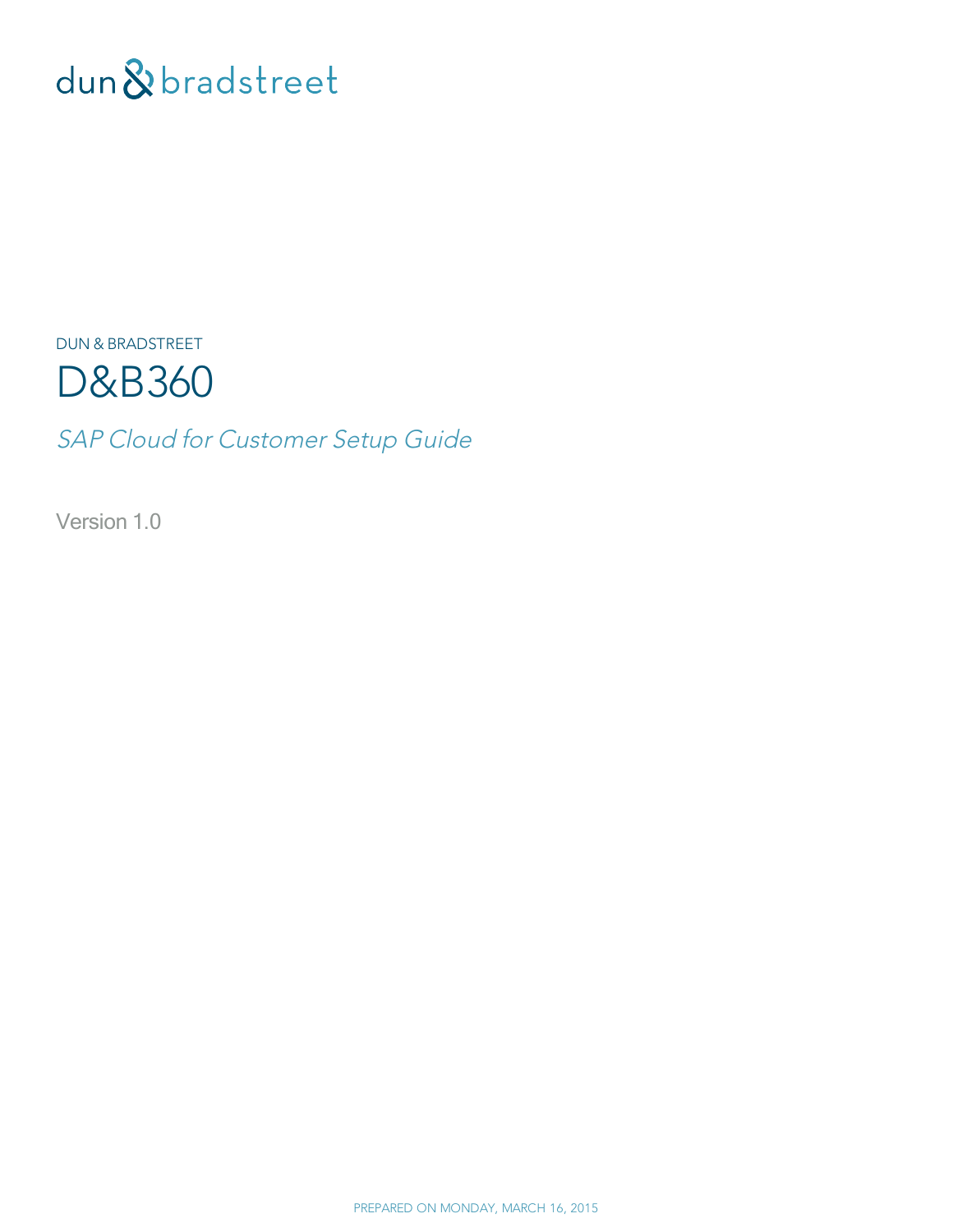D&B®, Dun & Bradstreet®, DUNSRight® Quality Process, D-U-N-S® Number, www.dnb.com®, WorldBase® and the D&B logo are registered marks in the U.S., and in other countries, of Dun & Bradstreet, Incorporated.

D&B360 is a trademark(s) or registered trademark(s) of Dun and Bradstreet, Incorporated.

Other trademarks used herein are the trademarks or registered trademarks of their respective owners.

This document is a work of authorship that belongs to Dun and Bradstreet, Incorporated and is protected by United States and foreign copyright laws and international copyright treaties. The use of the software and this Documentation is governed by the Dun and Bradstreet Incorporated software license agreement.

This document is subject to change. For the most recent copy of these materials, please visit http://docs.dnb.com/360.html

© Dun & Bradstreet, Inc. 2015. All rights reserved.

#### ABOUT DUN & BRADSTREET

Dun & Bradstreet (NYSE: DNB) grows the most valuable relationships in business. By uncovering truth and meaning from data, we connect customers with the prospects, suppliers, clients and partners that matter most, and have since 1841. Nearly ninety percent of the Fortune 500, and companies of every size around the world, rely on our data, insights and analytics. For more about Dun & Bradstreet, visit DNB.com.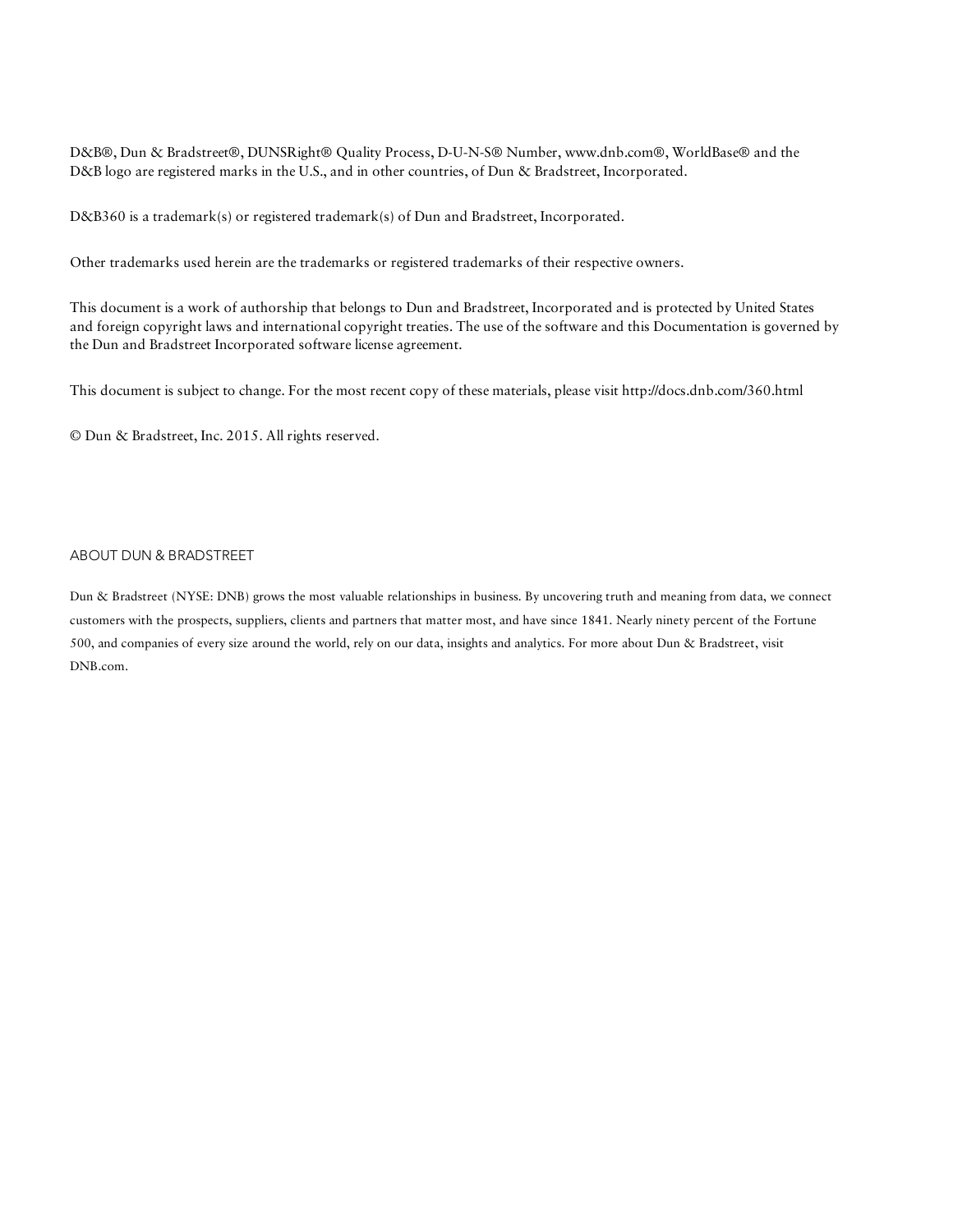## **Contents**

| $2 - 1$   |
|-----------|
| $.2 - 3$  |
|           |
|           |
|           |
|           |
| $.2 - 13$ |
|           |
|           |
|           |
|           |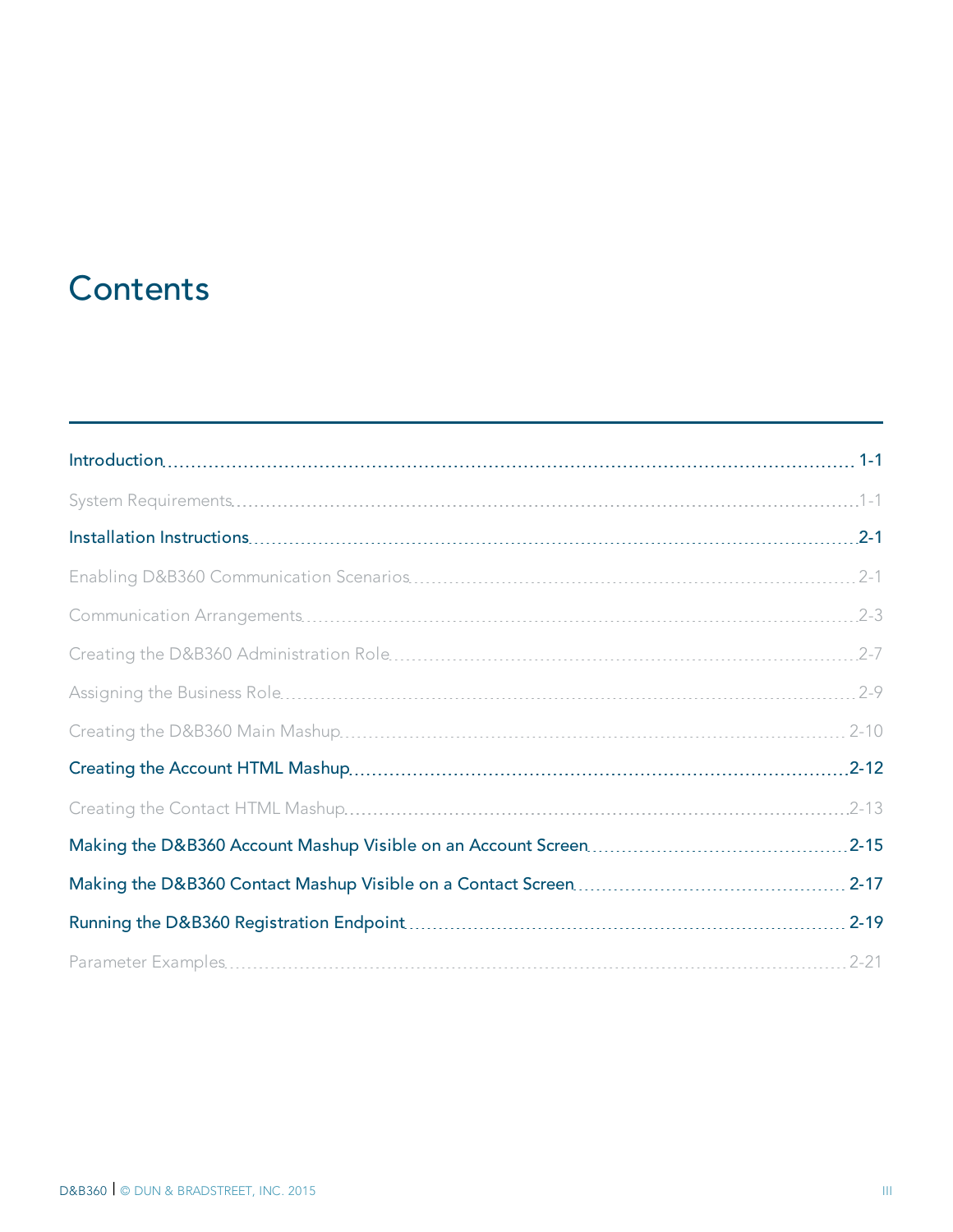## <span id="page-3-0"></span>Introduction

<span id="page-3-1"></span>This guide walks through the steps for configuring the SAP Cloud for Customer CRM for integration with D&B360.

#### System Requirements

- $\cdot$  IE9 or greater
- SAP Cloud for Customer UI Version: 1408 and higher
- Silverlight version  $5$  (5.1.30514.0) or later
	- <sup>o</sup> It is recommended that you use the latest version of Silverlight. You can download the latest version of Silverlight from: [http://www.microsoft.com/silverlight/.](http://www.microsoft.com/silverlight/)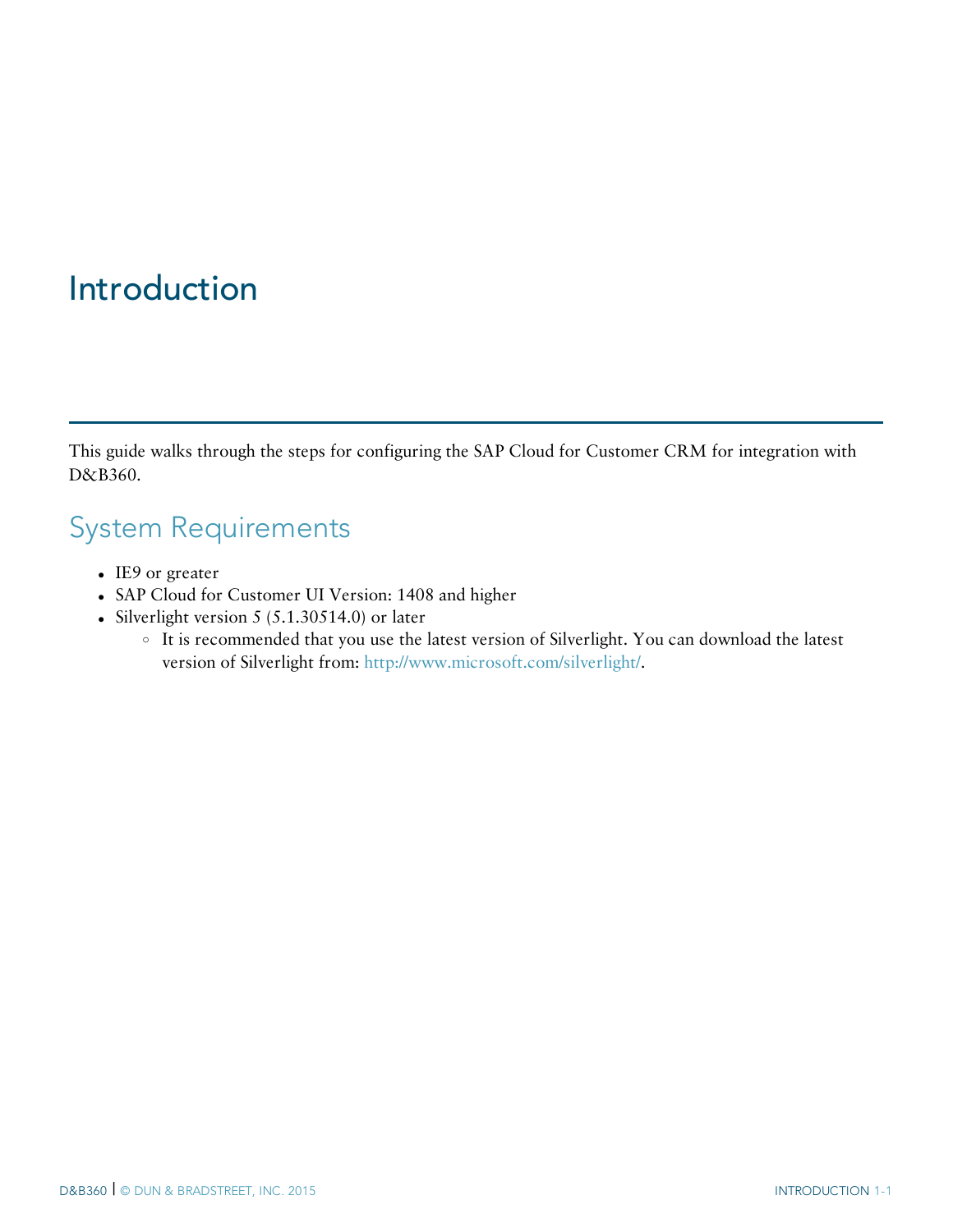## <span id="page-4-0"></span>Installation Instructions

D&B360 integration with the SAP Cloud for Customer CRM incorporates the following steps:

- Setting up Communication Scenarios
- Setting up a D&B360 Administrator Role
- Assigning the business role
- Configuring Mashups
- Registering D&B360 for access

<span id="page-4-1"></span>The following sections will illustrate the process of completing these steps.

### Enabling D&B360 Communication Scenarios

1. On the Top Menu, select **BUSINESS CONFIGURATION -> IMPLEMENTATION PROJECTS**.

|                                                                                | FEED CUSTOMERS, BUSINESS ANALYTICS, BUSINESS CONFIGURATION, PEOPLE, MARKETI             |                                                                                           |                        |         |
|--------------------------------------------------------------------------------|-----------------------------------------------------------------------------------------|-------------------------------------------------------------------------------------------|------------------------|---------|
| <b>All Current Projects</b><br>Show<br><b>Edit Project Scope</b><br><b>New</b> | <b>IMPLEMENTATION PROJECTS: All Current Project</b><br>Go<br>Open Activity List<br>Requ | <b>OVERVIEW</b><br><b>IMPLEMENTATION PROJECTS</b><br><b>REPORTS</b><br>DOWNLOAD CODE LIST |                        |         |
| <b>Status</b>                                                                  | <b>Title</b>                                                                            |                                                                                           | $\frac{3}{2}$ d By     | Create  |
| Started                                                                        | <b>First Implementation</b>                                                             |                                                                                           | <b>SAP</b>             | 26.10.2 |
| Status: Started                                                                | <b>DETAILS: FIRST IMPLEMENTATION</b>                                                    |                                                                                           | Created By: SAP        |         |
| Activities: 11 of 72 completed                                                 |                                                                                         |                                                                                           | Created On: 26.10.2012 |         |
| Phases                                                                         |                                                                                         |                                                                                           | <b>Milestones</b>      |         |

2. Select the First Implementation row and click **Edit Project Scope**.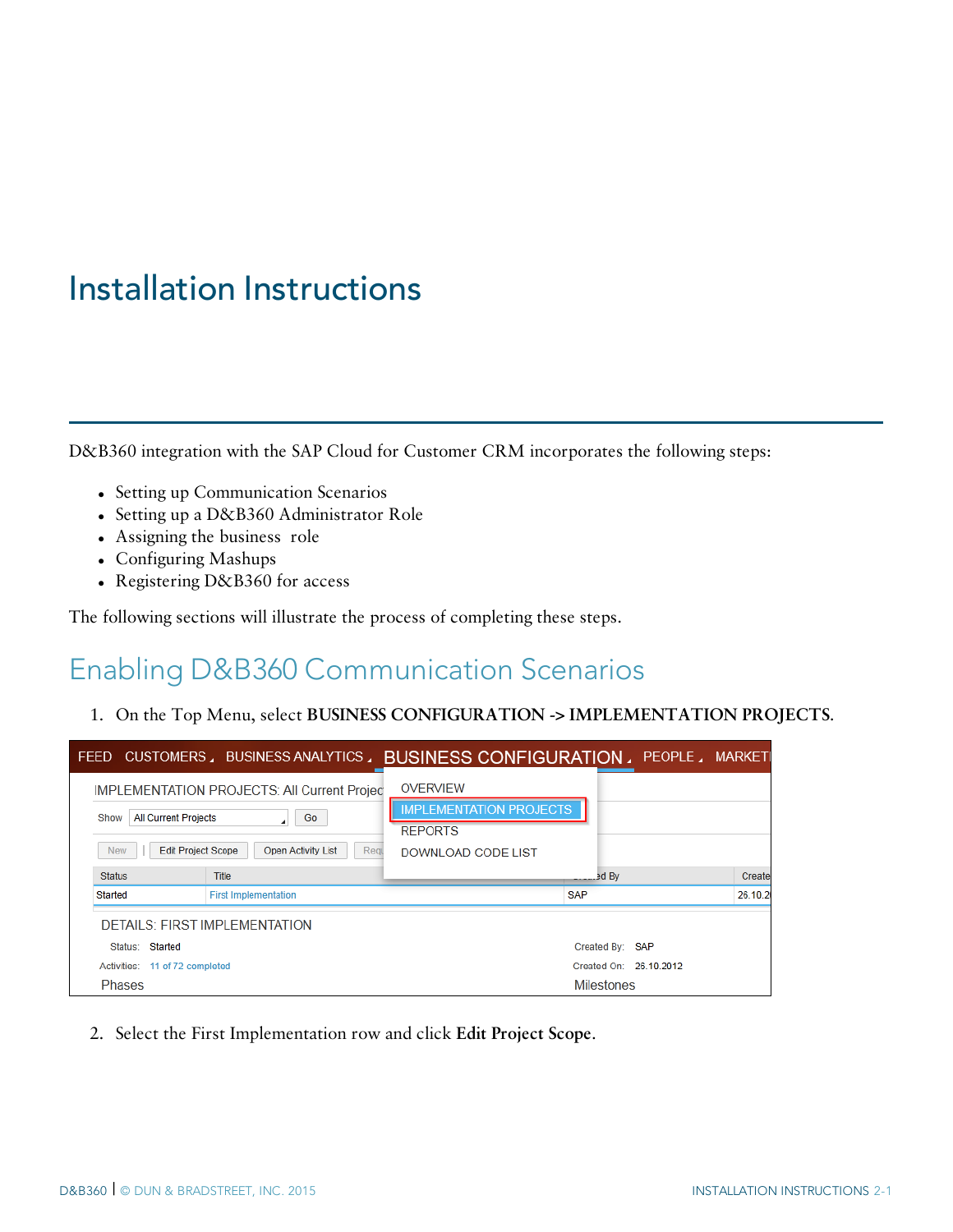| <b>FEED</b>                         |                                                                          | CUSTOMERS, BUSINESS ANALYTICS, BUSINESS CONFIGURATION, PEOPLE, MARKETING, |                   |
|-------------------------------------|--------------------------------------------------------------------------|---------------------------------------------------------------------------|-------------------|
|                                     | <b>IMPLEMENTATION PROJECTS: All Current Projects (1)</b>                 |                                                                           |                   |
| <b>All Current Projects</b><br>Show | Go                                                                       |                                                                           |                   |
| New                                 | <b>Edit Project Scope</b><br>Open Activity List<br><b>Request System</b> | Delete Draft                                                              |                   |
| <b>Status</b>                       | <b>Title</b>                                                             | <b>Created By</b>                                                         | <b>Created On</b> |
| Started                             | <b>First Implementation</b>                                              | <b>SAP</b>                                                                | 26.10.2012        |
|                                     | DETAILS: FIRST IMPLEMENTATION                                            |                                                                           |                   |
| Status: Started                     |                                                                          | Created By: SAP                                                           |                   |
| Activities: 11 of 72 completed      |                                                                          | Created On: 26.10.2012                                                    |                   |
| <b>Phases</b>                       |                                                                          | <b>Milestones</b>                                                         |                   |

3. On the 1 Country and Type of Business screen, click **Next**.

|                | <b>EDIT PROJECT SCOPE: FIRST IMPLEMENTATION</b>                                                             |                        |           |                   |          |                |
|----------------|-------------------------------------------------------------------------------------------------------------|------------------------|-----------|-------------------|----------|----------------|
|                | 1 Country and Type of Business                                                                              | 2 Implementation Focus | 3 Scoping | 4 Questions       | 5 Review | 6 Confirmation |
| « Previous     | $Next$ ><br>Finish                                                                                          | Save Draft<br>Cancel   |           |                   |          |                |
|                |                                                                                                             |                        |           |                   |          |                |
|                |                                                                                                             |                        |           |                   |          |                |
|                | Country and Type of Business                                                                                |                        |           |                   |          |                |
| <b>COUNTRY</b> | Review the countries where you will implement the solution. Your solution will include specific options for |                        |           |                   |          |                |
|                | these countries, such as language and financial settings.                                                   |                        |           |                   |          |                |
|                |                                                                                                             |                        |           |                   |          |                |
| Flag           | Country                                                                                                     |                        |           | $\stackrel{.}{=}$ |          |                |
|                | Austria                                                                                                     |                        |           |                   |          |                |

4. On the 2 Implementation Focus screen, click **Next**.

| EDIT PROJECT SCOPE: FIRST IMPLEMENTATION                       |                        |           |             |          |                |  |
|----------------------------------------------------------------|------------------------|-----------|-------------|----------|----------------|--|
| 1 Country and Type of Business                                 | 2 Implementation Focus | 3 Scoping | 4 Questions | 5 Review | 6 Confirmation |  |
| Previous<br>$Next$ ><br>Finish<br>∢                            | Cancel<br>Save Draft   |           |             |          |                |  |
| <b>IMPLEMENTATION FOCUS</b>                                    |                        |           |             |          |                |  |
| You can implement capabilities from the complete SAP solution. |                        |           |             |          |                |  |
| Select Implementation Focus                                    |                        |           |             |          |                |  |
| Select for Implementation                                      |                        |           |             |          |                |  |
| <b>Implementation Focus</b>                                    |                        |           |             |          |                |  |
| <b>SAP Cloud for Customer</b>                                  |                        |           |             |          |                |  |
|                                                                |                        |           |             |          |                |  |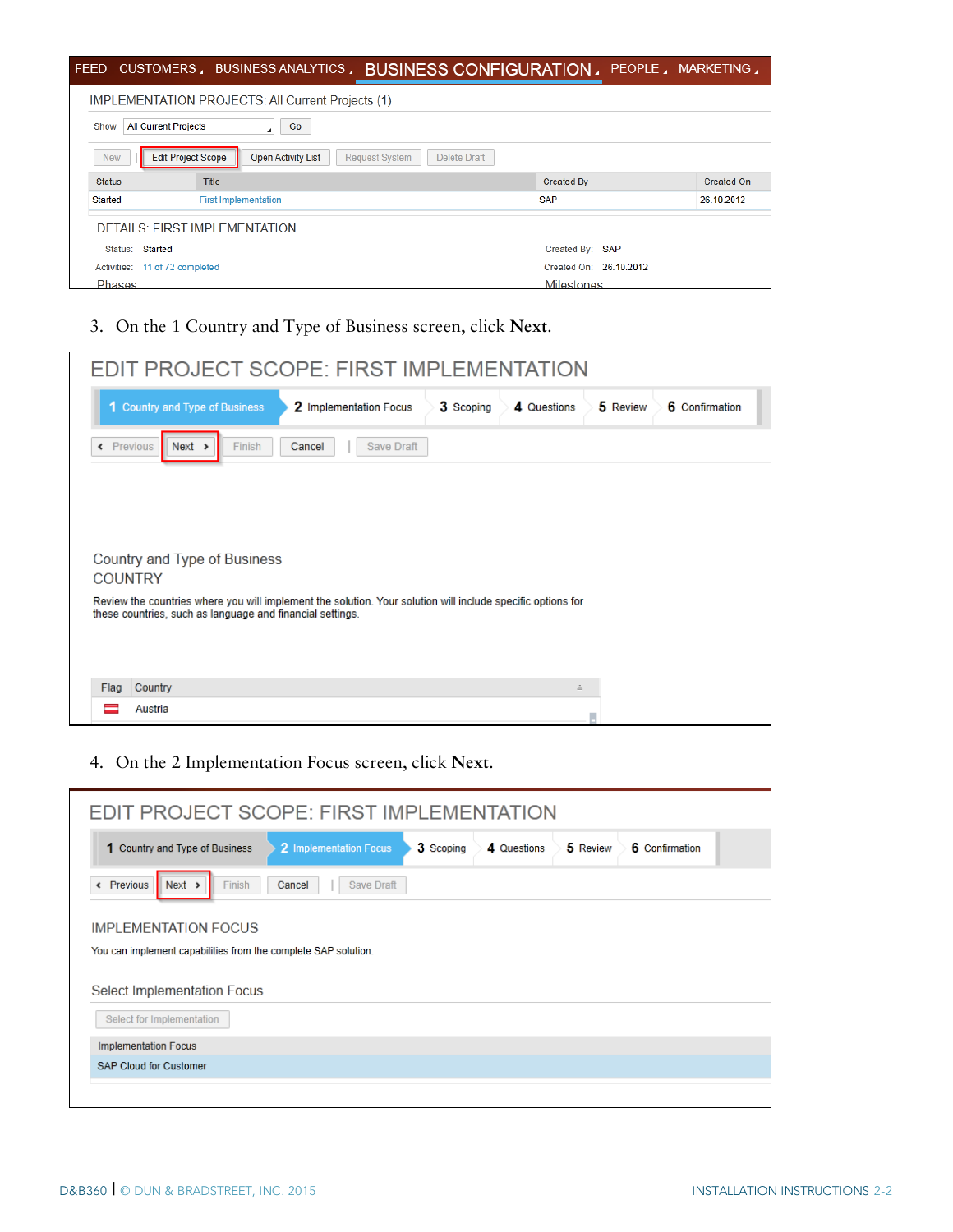5. On the 3 Scoping screen, expand the **Communication and Information Exchange** node from the tree, and then expand **Integration with External Applications and Solutions**, please select (check) the option for **Additional information for business partner**.

| EDIT PROJECT SCOPE: FIRST IMPLEMENTATION   |                         |                                        |                            |
|--------------------------------------------|-------------------------|----------------------------------------|----------------------------|
| 1 Country and Type of Business             | 2 Implementation Focus  | 3 Scoping<br>4 Questions               | 6 Confirmation<br>5 Review |
| « Previous<br>$Next$ ><br>Finish           | Save Draft<br>Cancel    |                                        |                            |
| Communication and Information<br>▼         | $\checkmark$            |                                        |                            |
| <b>Business Process Manage</b><br>Þ        | $\checkmark$            | <b>Business Are</b><br><b>Group By</b> |                            |
| People Collaboration, Intran<br>Þ.         | $\checkmark$            | Element                                | Action<br>$\equiv$         |
| Office and Desktop Integrati<br>Þ          | $\sqrt{}$               |                                        |                            |
| Integration with External Ap<br>٠          | $\overline{\mathsf{v}}$ |                                        |                            |
| Integration Scenarios wi<br>٠              |                         |                                        |                            |
| Integration with SAP ERP<br>٠              |                         |                                        |                            |
| Integration with SAP CRM<br>$\blacksquare$ |                         |                                        |                            |
| Integration of Master D<br>$\blacksquare$  |                         |                                        |                            |
| Integration into Sales, S<br>٠             |                         |                                        |                            |
| Integration with Central<br>$\blacksquare$ |                         |                                        |                            |
| Integration with SAVO's<br>$\blacksquare$  | $\overline{\mathsf{v}}$ |                                        |                            |
| 360 Overview - Account<br>٠                | $\blacktriangledown$    |                                        |                            |
| Additional information fo                  | ⊽                       |                                        |                            |
| Compliance                                 | $\sqrt{}$               |                                        |                            |

- 6. Click **Next**.
- <span id="page-6-0"></span>7. Click **Next** through the following screens: 4-Questions, 5-Review and 6-Confirmation.

### Communication Arrangements

This section will specify the process for setting up Communication Arrangements for each of the following 3 scenarios:

- Business Role Management Integration
- Query Identity To Get Roles
- External Business Partner Info-Integration
- 1. On the Top Menu, select **ADMINISTRATOR -> GENERAL SETTINGS** and click on **Communication Arrangements.**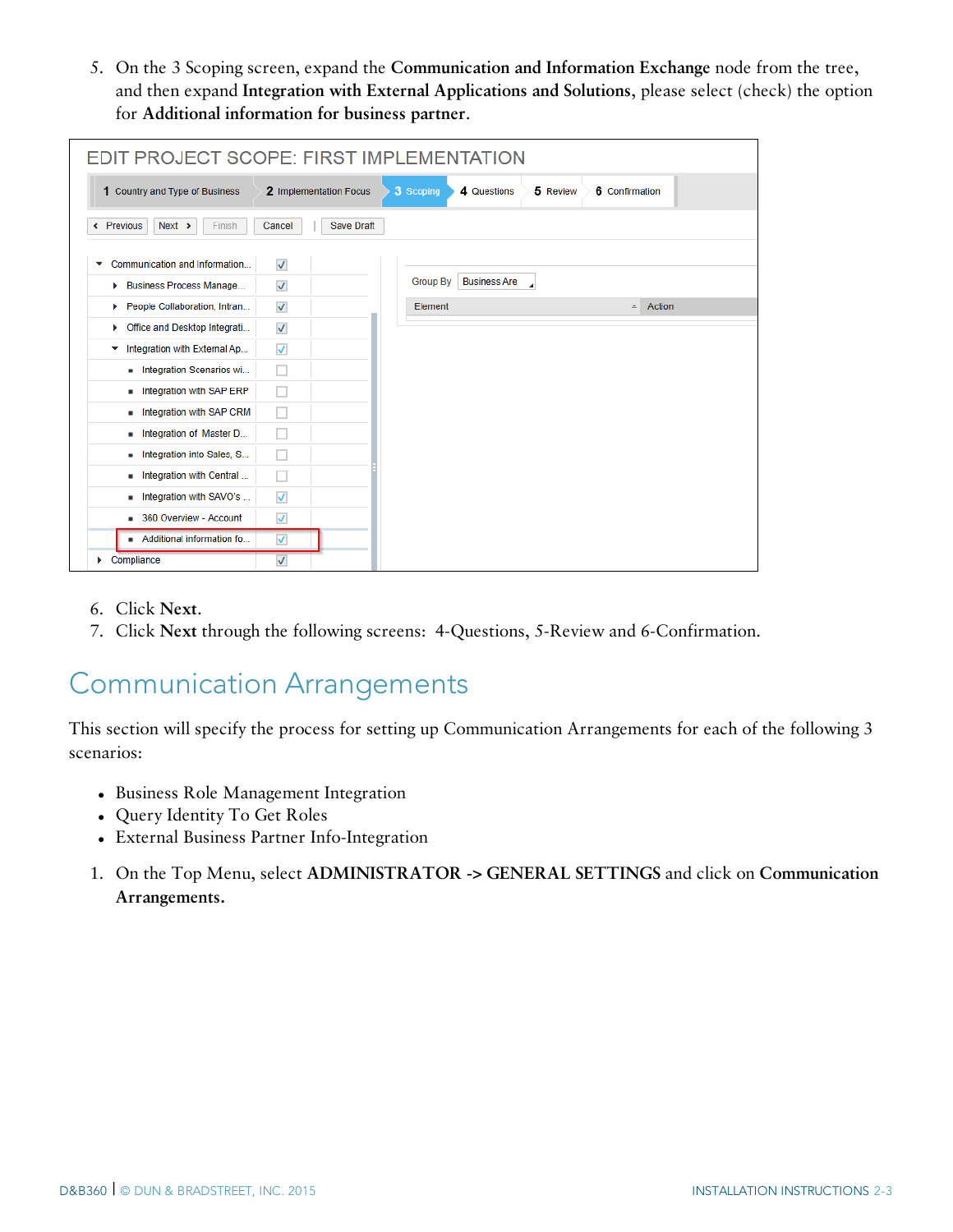

#### 2. Click on **New.**

| <b>Communication Arrangements</b>                                                                                                                                           |
|-----------------------------------------------------------------------------------------------------------------------------------------------------------------------------|
| You can view, create, and edit communication arrangements between your company and customers or suppliers with whom you wish to exchange business documents electronically. |
| All Communication Arrangemen<br>and Find<br>Go<br>Show                                                                                                                      |
| Edit<br>Edit API Kevs<br><b>Check Completeness</b><br><b>Edit Credentials</b><br>Reactivate<br><b>New</b><br><b>Delete</b>                                                  |

3. On the 1 Select Scenario Screen, select **Business Role Management Integration** row and then click on **Next**.

| NEW COMMUNICATION ARRANGEMENT:                                         |                                            |    |
|------------------------------------------------------------------------|--------------------------------------------|----|
| 1 Select Scenario<br>2 Define Business Data<br>3 Define Technical Data | 5 Confirmation<br>4 Review                 |    |
| Close<br>« Previous<br>$Next$ ><br>Finish<br>Preview                   | <b>Check Completeness</b><br>Save as Draft |    |
| <b>Communication Scenarios</b>                                         |                                            |    |
| <b>Communication Scenario</b>                                          | <b>Communication Type</b>                  | A. |
| 360 Overview - Account                                                 | <b>Application Integration</b>             |    |
| Account Hierarchy Simple Replication from External System              | <b>Application Integration</b>             |    |
| <b>Analytics Data Upload</b>                                           | Application Integration                    |    |
| Business Activity Replication from External System                     | <b>Application Integration</b>             |    |
| Business Activity Replication to External System                       | Application Integration                    |    |
| Business Partner Replication from External System                      | Application Integration                    |    |
| Business Partner Replication to External System                        | <b>Application Integration</b>             |    |
| <b>Business Role Management Integration</b>                            | <b>Application Integration</b>             |    |
| Business Role Replication Request from an External System              | Application Integration                    |    |
| <b>Campaign Replication from External System</b>                       | <b>Application Integration</b>             |    |

4. On the 2 Define Business Data screen, select the user account that the D&B360 application will use to access the C4C instance.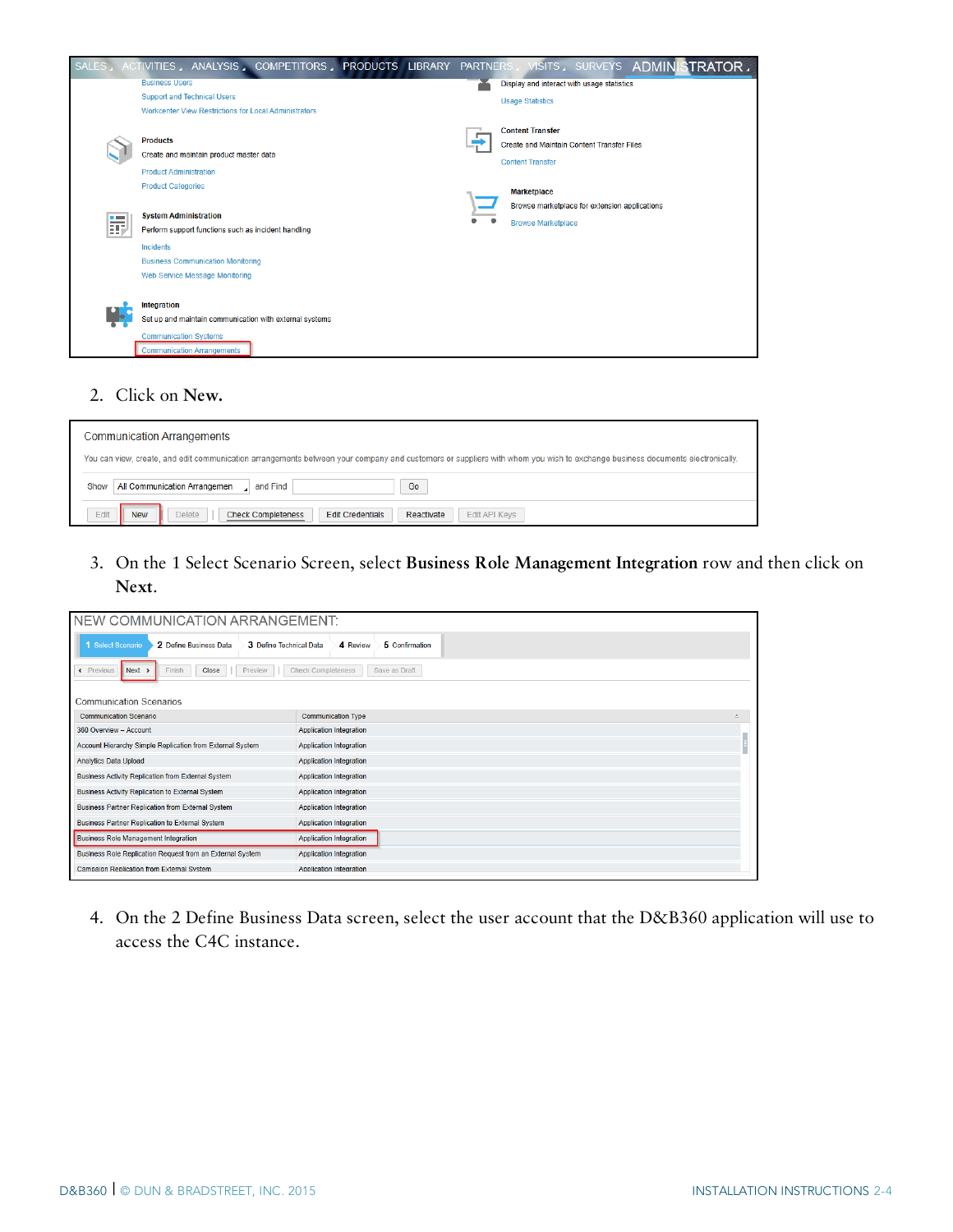|                              | NEW COMMUNICATION ARRANGEMENT: BUSINESS ROLE MANAGEMENT        |                |                       |
|------------------------------|----------------------------------------------------------------|----------------|-----------------------|
| 1 Select Scenario            | 2 Define Business Data<br>3 Define Technical Data<br>4 Review  | 5 Confirmation |                       |
| « Previous<br>$Next$ >       | <b>Check Completeness</b><br><b>Close</b><br>Preview<br>Finish | Save as Draft  |                       |
| <b>COMMUNICATION SYSTEM</b>  |                                                                |                | MY COMMUNICATION DATA |
| System Instance ID:          | <b>MARKETO</b>                                                 | Ā              | My System: 0M1PPGT    |
| <b>Communication System:</b> | <b>MARKETO</b>                                                 |                |                       |
| <b>CONTACT</b>               |                                                                |                |                       |
| <b>Contact Name:</b>         | Nithyanandan S                                                 |                |                       |
| Phone:                       |                                                                |                |                       |
| E-Mail:                      | nithyanandan.s@sap.com                                         |                |                       |
|                              |                                                                |                |                       |

5. On the 3 Define Technical Data screen, select the **Authentication Method: User Id and Password** and then click on **Next**.

| NEW COMMUNICATION ARRANGEMENT: BUSINESS ROLE MANAGEMENT INTEGRATION                                                                                           |
|---------------------------------------------------------------------------------------------------------------------------------------------------------------|
| 5 Confirmation<br>2 Define Business Data<br>3 Define Technical Data<br>4 Review<br>1 Select Scenario                                                          |
| $Next$ ><br>Finish<br>Close<br><b>Edit Advanced Settings</b><br><b>Check Completeness</b><br>Previous<br>Preview<br>Save as Draft<br>$\overline{\phantom{a}}$ |
| <b>Direct Connection</b><br><b>Communication Method:</b><br>v                                                                                                 |
| INBOUND COMMUNICATION: BASIC SETTINGS<br>OUTBOUND COMMUNICATION: BASIC SETTINGS                                                                               |
| <b>No Outbound Communication</b><br>Inbound Communication Enabled:<br>$\sqrt{}$                                                                               |
| *Application Protocol:<br><b>Web Service</b>                                                                                                                  |
| *Authentication Method:<br>User ID and Password                                                                                                               |
| *User ID:<br><b>MARKETO</b><br><b>Edit Credentials</b>                                                                                                        |
| Services Used                                                                                                                                                 |
| Query Business Role<br><b>Uses Basic Settings</b><br><b>Enabled</b>                                                                                           |

6. On the 4 Review screen, please click on **Finish.**

| NEW COMMUNICATION ARRANGEMENT: BUSINESS ROLE MANAGEMENT INTEGRATION                                          |                                                                                  |
|--------------------------------------------------------------------------------------------------------------|----------------------------------------------------------------------------------|
| 2 Define Business Data<br>3 Define Technical Data<br>4 Review<br>1 Select Scenario                           | 5 Confirmation                                                                   |
| Next<br>Close<br><b>Check Completeness</b><br>Previous<br>Preview<br>Save as Draft<br>Finish<br>$\leftarrow$ |                                                                                  |
| <b>COMMUNICATION SYSTEM</b>                                                                                  | <b>MY COMMUNICATION DATA</b>                                                     |
| System Instance ID: MARKETO                                                                                  | Company ID:                                                                      |
| Communication System ID: MARKETO                                                                             | <b>Company Name:</b>                                                             |
| My System: 0M1PPGT                                                                                           |                                                                                  |
| <b>CONTACT DATA</b>                                                                                          |                                                                                  |
| <b>Contact Name:</b><br>Nithyanandan S                                                                       |                                                                                  |
| Phone:                                                                                                       |                                                                                  |
| nithvanandan.s@sap.com<br>E-Mail:                                                                            |                                                                                  |
|                                                                                                              |                                                                                  |
| Inbound Communication                                                                                        |                                                                                  |
| Service                                                                                                      | <b>Service URL</b>                                                               |
| Query Business Role                                                                                          | https://my302340.crm.ondemand.com/sap/bc/srt/scs/sap/queryidentitybusinessrolein |
| IST OF ALL SERVICE URLS FOR INBOUND COMMUNICATION                                                            |                                                                                  |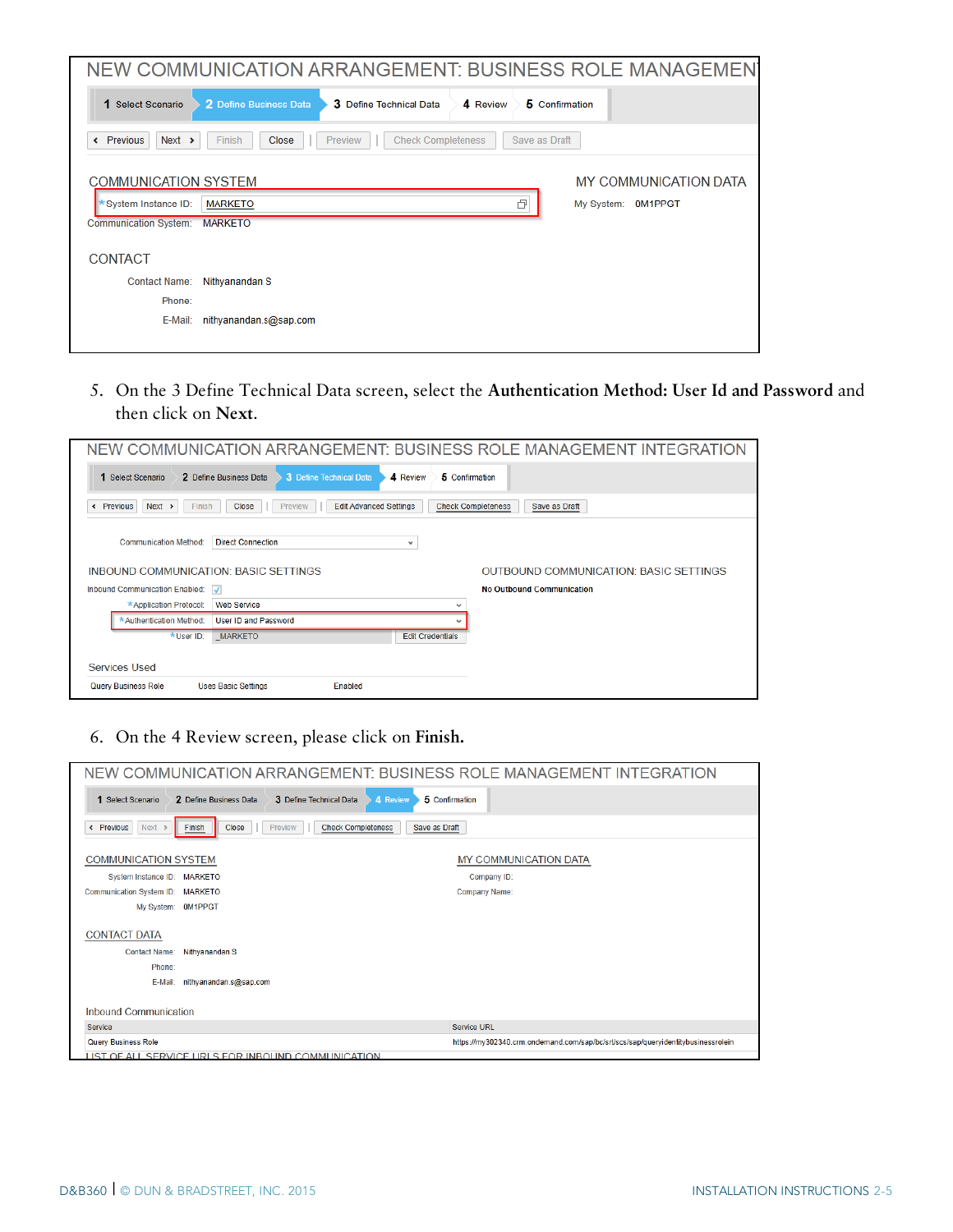#### 7. You will get a confirmation screen similar to the following:

| NEW COMMUNICATION ARRANGEMENT: BUSINESS ROLE MANAGEMENT INTEGRATION                                  |
|------------------------------------------------------------------------------------------------------|
| 5 Confirmation<br>1 Select Scenario<br>2 Define Business Data<br>3 Define Technical Data<br>4 Review |
| Close                                                                                                |
| WHAT DO YOU WANT TO DO NEXT?                                                                         |
| <b>Edit this Communication Arrangement</b>                                                           |
| Create a New Communication Arrangement                                                               |
| View Communication Arrangement as PDF Document                                                       |
|                                                                                                      |
|                                                                                                      |
|                                                                                                      |
|                                                                                                      |
|                                                                                                      |
|                                                                                                      |
|                                                                                                      |
|                                                                                                      |
|                                                                                                      |
|                                                                                                      |
|                                                                                                      |
|                                                                                                      |
| Activation successful                                                                                |

- 8. On the top side of your screen, click on the refresh icon to update the list.
- 9. If the Communication Scenario we have just created is In Preparation Status, select the row and click on **Activate.**

| All Communication Arrangemen<br>Show<br>and Find                                            |                                                      | Go                                             |               |                                |              |                                | Advanced |  |
|---------------------------------------------------------------------------------------------|------------------------------------------------------|------------------------------------------------|---------------|--------------------------------|--------------|--------------------------------|----------|--|
| <b>Delete</b><br><b>Check Completeness</b><br><b>Edit Credentials</b><br>Edit<br><b>New</b> |                                                      | Activate                                       | Edit API Keys |                                |              |                                |          |  |
| <b>Communication Scenario</b><br><b>Manage Sales Leads</b>                                  | <b>Communication Type</b><br>Application Integration | <b>Communication Partner</b><br><b>MARKETO</b> | My Company    | <b>Status</b><br><b>Active</b> | Pr           | Changed On<br>10.06.2013 04:06 |          |  |
| <b>Manage Leads</b>                                                                         | <b>Application Integration</b>                       | <b>MARKETO</b>                                 |               | Active                         |              | 10.06.2013 04:11               |          |  |
| <b>Manage Contacts</b>                                                                      | <b>Application Integration</b>                       | <b>MARKETO</b>                                 |               | Active                         |              | 10.06.2013 04:02               |          |  |
| Manage Accounts                                                                             | Application Integration                              | <b>MARKETO</b>                                 |               | Active                         |              | 10.06.2013 03:16               |          |  |
| JAM Integration                                                                             |                                                      |                                                |               | Active                         | $\sqrt{}$    | 12.01.2013 12:14               |          |  |
| <b>Google Docs Integration</b>                                                              |                                                      |                                                |               | Active                         | $\checkmark$ | 29.10.2012 10:54               |          |  |
| <b>Customer Service Portal Integration</b>                                                  | <b>Application Integration</b>                       | <b>PORTAL</b>                                  |               | Active                         |              | 23.09.2013 21:50               |          |  |
| <b>Customer Service Portal Integration</b>                                                  | <b>Application Integration</b>                       | PORTAL_OD                                      |               | In Preparation                 |              | 09.11.2013 00:21               |          |  |
| <b>Business Role Management Integration</b>                                                 | <b>Application Integration</b>                       | <b>MARKETO</b>                                 |               | In Preparation                 |              | 14.08.2014 20:45               |          |  |
| Access documents via WebDAV                                                                 |                                                      |                                                |               | Active                         | $\checkmark$ | 29.10.2012 10:54               |          |  |

- 10. Repeat steps 1-8 to create a Communication Arrangement for the "Query Identity To Get Roles" scenario.
	- a. In step 3 , select the "Query Identity To Get Roles" scenario.
- 11. Repeat steps 1-8 to create a Communication Arrangement for the "External Business Partner Info-Integration" scenario.

a. In step 3 , select the "External Business Partner Info-Integration" scenario.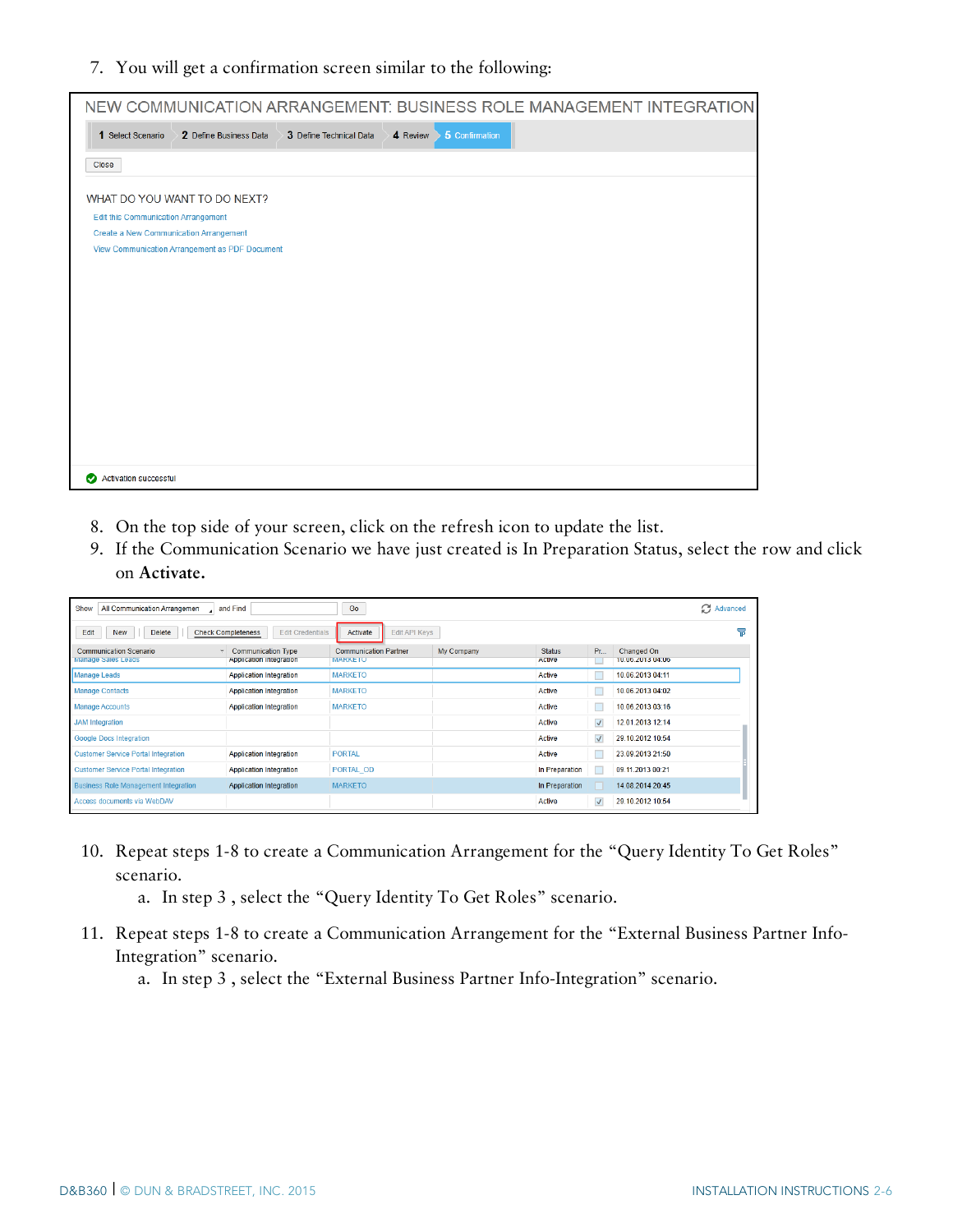### <span id="page-10-0"></span>Creating the D&B360 Administration Role

1. On the top menu, please select ADMINISTRATOR -> GENERAL SETTINGS and then click on **Business Roles.**

|                                                                                        |                                                                                                                          | PRODUCTS, LIBRARY SERVICE CONTROL CENTER, ACTIVITY PLANNER, PARTNERS, SURVEYS VISITS, ADMINISTRATOR, CUST () . |                                    |                   |                                                                                                                                                                                                                  |  |  |  |
|----------------------------------------------------------------------------------------|--------------------------------------------------------------------------------------------------------------------------|----------------------------------------------------------------------------------------------------------------|------------------------------------|-------------------|------------------------------------------------------------------------------------------------------------------------------------------------------------------------------------------------------------------|--|--|--|
| e<br>Q<br>Q<br>$100 +$<br>w                                                            | Company<br><b>Org Structures</b><br><b>Job Definition</b>                                                                | Set up your organizational structure and establish teams                                                       | l×.                                | <b>Dashboards</b> | Create and configure interactive dashboards<br><b>Interactive Dashboards</b>                                                                                                                                     |  |  |  |
| $\overline{\phantom{a}}$<br>C<br>A<br>$\rightarrow \mathbb{S}$<br>$\circledcirc$<br>g- | <b>Users</b><br><b>Business Roles</b><br><b>Employees</b><br><b>Business Users</b><br><b>Support and Technical Users</b> | Create and maintain users in the system<br>Work Center View Restrictions for Local Administrators              | =0<br>$\frac{1}{2}$<br>$\sim$<br>ᄽ |                   | <b>Code List Restrictions</b><br>Create and maintain Code List Restrictions<br><b>Code List Restrictions</b><br><b>Usage Statistics</b><br>Display and interact with usage statistics<br><b>Usage Statistics</b> |  |  |  |
| 뛬<br>這<br>Ð<br>$\sqrt{e-1}$                                                            | <b>Products</b><br><b>Product Administration</b><br><b>Deadline Onlineate</b>                                            | Create and maintain product master data                                                                        |                                    |                   | <b>Content Transfer</b><br>Create and Maintain Content Transfer Files<br><b>Content Transfer</b>                                                                                                                 |  |  |  |

2. Click on **New** and select **Business Role**.

| My Business Roles<br>Show     | and Find                                        | Go               |
|-------------------------------|-------------------------------------------------|------------------|
|                               | ٠                                               |                  |
| Edit<br>Group By<br>None<br>◢ | Export $\overline{A}$<br><b>Delete</b><br>New 4 | Actions 4        |
| <b>Status</b>                 | <b>Business Role</b>                            |                  |
|                               | Task                                            | No records found |
|                               | Notification                                    |                  |
|                               | Alert                                           |                  |
|                               | <b>Clarification Request</b>                    |                  |

- 3. Enter the following information:
	- Business Role Id: D&B\_ADMIN\_ROLE
	- Business Role Name: D&B\_ADMIN\_Role
- 4. Click **Save.**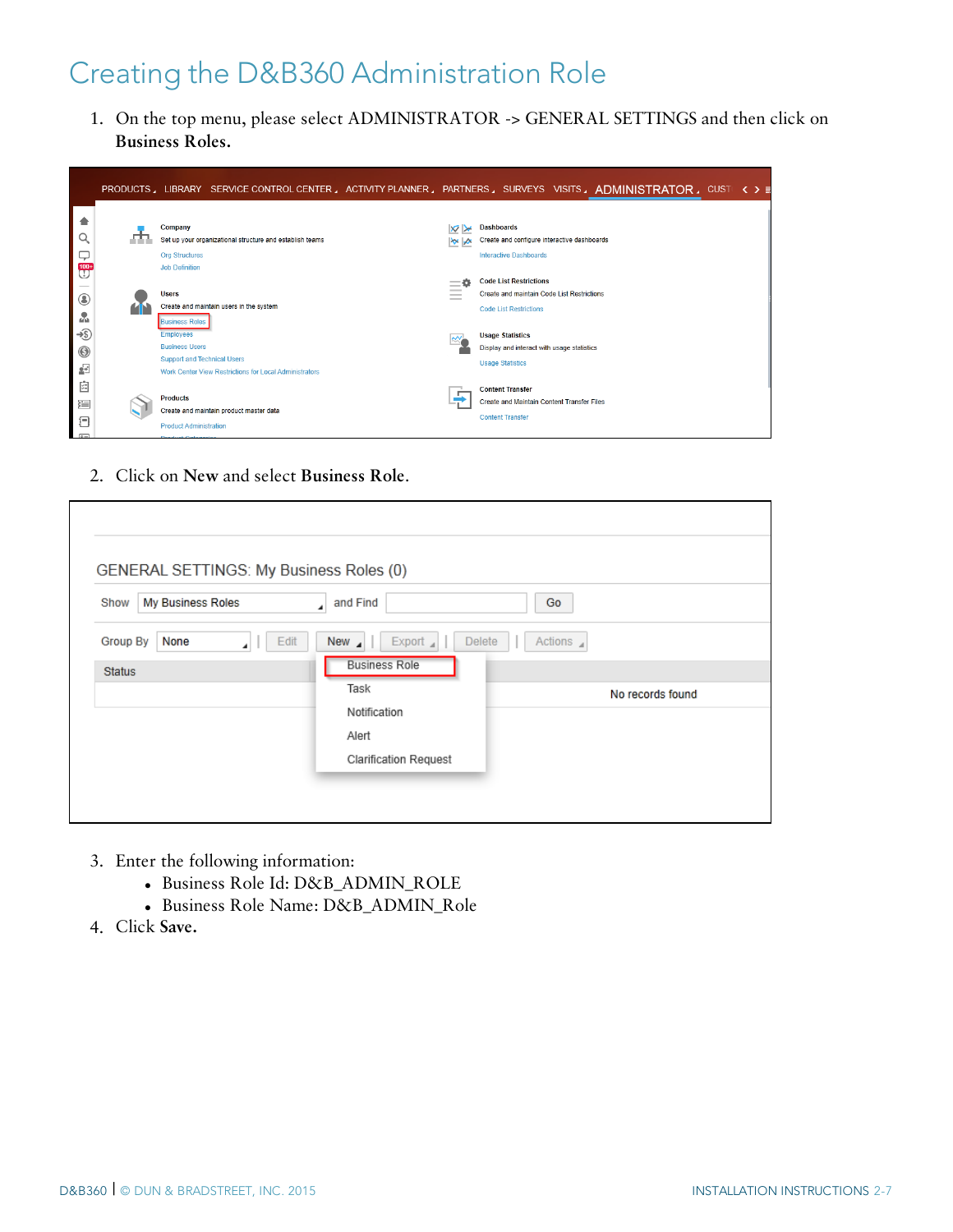| Close<br>Save              | Assigned Users 4<br>Actions 4<br>Copy <sub>4</sub>                                |             |  |                       |   |  |
|----------------------------|-----------------------------------------------------------------------------------|-------------|--|-----------------------|---|--|
| <b>GENERAL</b>             | WORK CENTER AND VIEW ASSIGNMENTS ACCESS RESTRICTIONS UI SWITCHES FIELDS & ACTIONS |             |  |                       | 言 |  |
|                            |                                                                                   |             |  |                       |   |  |
| <b>Business Role ID:</b>   | D&B_ADMIN_ROLE                                                                    |             |  |                       |   |  |
| <b>Business Role Name:</b> | D&B_ADMIN_Role                                                                    |             |  |                       |   |  |
| Description:               |                                                                                   |             |  |                       |   |  |
|                            |                                                                                   |             |  |                       |   |  |
|                            |                                                                                   |             |  |                       |   |  |
|                            |                                                                                   |             |  |                       |   |  |
|                            |                                                                                   |             |  |                       |   |  |
| Scope:                     | Local                                                                             |             |  |                       |   |  |
| Select Scope Manually:     |                                                                                   |             |  |                       |   |  |
|                            |                                                                                   |             |  |                       |   |  |
| <b>Users Responsible</b>   |                                                                                   |             |  |                       |   |  |
| <b>Add Row</b><br>Remove   |                                                                                   |             |  |                       | ╦ |  |
| User ID                    |                                                                                   | Employee ID |  | Name                  |   |  |
| <b>USSALESOPS</b>          | <b>□ E1009</b>                                                                    |             |  | <b>Michael Johnes</b> |   |  |

5. Select menu **Actions** and click **Activate**.

|                                 |                                                           | BUSINESS ROLE: D&B ADMIN ROLE - D&B ADMIN ROLE |          |  |
|---------------------------------|-----------------------------------------------------------|------------------------------------------------|----------|--|
| Status: In Preparation          | Obsolete: No                                              |                                                |          |  |
| Save<br>Close<br><b>GENERAL</b> | Assigned Users<br>$Copy \; \; \;$<br>WORK CENTER AND VIEW | Actions 4<br>Activate<br>Set to Obsolete       | RICTIONS |  |
|                                 |                                                           | Undo Obsolete                                  |          |  |
| *Business Role ID:              | <b>D&amp;B ADMIN ROLE</b>                                 | <b>Check Access Rights Consistency</b>         |          |  |
| <b>Business Role Name:</b>      | D&B ADMIN Role                                            |                                                |          |  |
| Description:                    |                                                           |                                                |          |  |

6. Select the **D&B\_ADMIN\_ROLE** row and click **Edit.**

| <b>GENERAL SETTINGS: My Business Roles (1)</b>                                       |                                                            |                                               |
|--------------------------------------------------------------------------------------|------------------------------------------------------------|-----------------------------------------------|
| My Business Roles<br>Show                                                            | and Find<br>Go                                             |                                               |
| None<br>Group By<br>Edit<br>$\overline{a}$                                           | Actions 4<br>Export <sub>4</sub><br><b>Delete</b><br>New 4 |                                               |
| <b>Status</b>                                                                        | <b>Business Role ID</b><br>O                               | <b>Business Role Name</b>                     |
| Active                                                                               | <b>D&amp;B ADMIN ROLE</b>                                  | D&B ADMIN Role                                |
| Details: D&B ADMIN ROLE-D&B ADMIN Role<br>Assigned Work Centers and Views<br>General |                                                            |                                               |
| Description:                                                                         | ADMINISTRATIVE DATA                                        |                                               |
|                                                                                      |                                                            | Created On: 14.08.2014 21:36 UTC              |
|                                                                                      |                                                            | Created By: Michael Johnes (K8OGFLZEIOB)      |
|                                                                                      |                                                            | Last Changed On: 18.08.2014 20:57 UTC         |
|                                                                                      |                                                            | Last Changed By: Michael Johnes (K8OGFLZEIOB) |

7. Click **Copy** and then **From User**.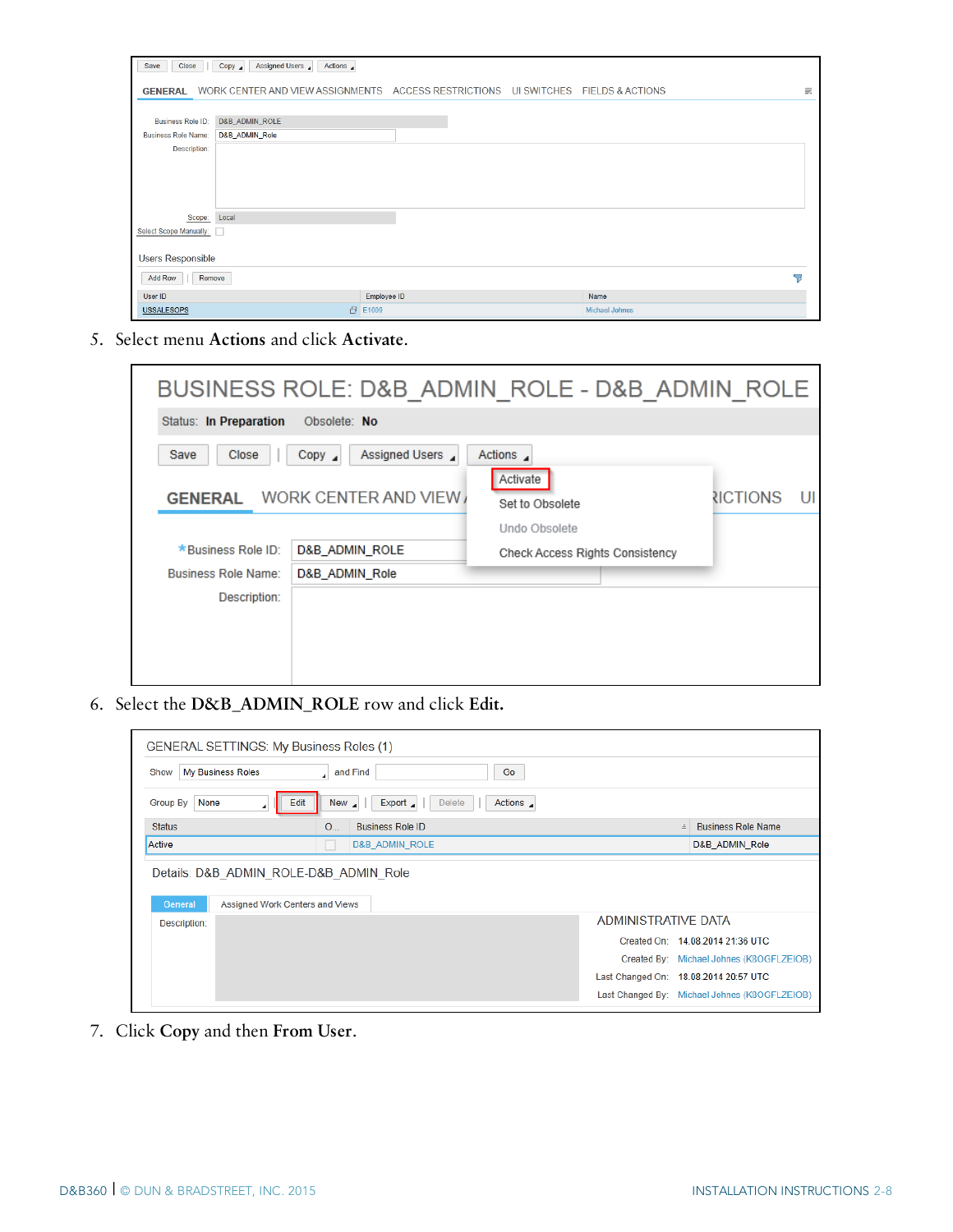|                                                  | BUSINESS ROLE: D&B ADMIN ROLE - D&B ADMIN ROLE                                                                                           |  |  |  |  |
|--------------------------------------------------|------------------------------------------------------------------------------------------------------------------------------------------|--|--|--|--|
| Status: Active                                   | Obsolete: No                                                                                                                             |  |  |  |  |
| Close<br>Save<br>WC<br><b>GENERAL</b>            | Assigned Users<br>Copy 4<br>Actions 4<br>From Business Role<br>ASSIGNMENTS ACCESS RESTRICTIONS UI SWITCHES FIELDS & ACTIONS<br>From User |  |  |  |  |
| *Business Role ID:<br><b>Business Role Name:</b> | <b>D&amp;B ADMIN ROLE</b><br>D&B ADMIN Role                                                                                              |  |  |  |  |
| Description:                                     |                                                                                                                                          |  |  |  |  |
| Scope:                                           | Local                                                                                                                                    |  |  |  |  |
| Select Scope Manually:                           |                                                                                                                                          |  |  |  |  |

8. Select your user and click **OK** to Save your Role.

|                                         | Copy Access Rights from User                                   |              |  |
|-----------------------------------------|----------------------------------------------------------------|--------------|--|
|                                         | Select the user from which you want to copy the access rights. |              |  |
| User ID:<br>Copy Access Restrictions: V | <b>USSALESOPS</b>                                              |              |  |
|                                         |                                                                | OK<br>Cancel |  |

### <span id="page-12-0"></span>Assigning the Business Role

1. On the top menu, select ADMINISTRATOR -> GENERAL SETTINGS and then click on **Business Users**.

|                                                                                 |                                                          | PRODUCTS, LIBRARY SERVICE CONTROL CENTER, ACTIVITY PLANNER, PARTNERS, SURVEYS VISITS, |                                                                                                                                                                                                                                                                                                                                                                                                                                                                                   |                                                                                                                      |  |
|---------------------------------------------------------------------------------|----------------------------------------------------------|---------------------------------------------------------------------------------------|-----------------------------------------------------------------------------------------------------------------------------------------------------------------------------------------------------------------------------------------------------------------------------------------------------------------------------------------------------------------------------------------------------------------------------------------------------------------------------------|----------------------------------------------------------------------------------------------------------------------|--|
| Company<br><b>Org Structures</b>                                                | Set up your organizational structure and establish teams |                                                                                       |                                                                                                                                                                                                                                                                                                                                                                                                                                                                                   | <b>Dashboards</b><br>Create and configure interactive dashbo<br><b>Interactive Dashboards</b>                        |  |
| <b>Job Definition</b><br><b>Users</b><br><b>Business Roles</b>                  | Create and maintain users in the system                  |                                                                                       | $\frac{1}{2} \left( \frac{1}{2} \right) \left( \frac{1}{2} \right) \left( \frac{1}{2} \right) \left( \frac{1}{2} \right) \left( \frac{1}{2} \right) \left( \frac{1}{2} \right) \left( \frac{1}{2} \right) \left( \frac{1}{2} \right) \left( \frac{1}{2} \right) \left( \frac{1}{2} \right) \left( \frac{1}{2} \right) \left( \frac{1}{2} \right) \left( \frac{1}{2} \right) \left( \frac{1}{2} \right) \left( \frac{1}{2} \right) \left( \frac{1}{2} \right) \left( \frac$<br>$-$ | <b>Code List Restrictions</b><br>Create and maintain Code List Restrictio<br><b>Code List Restrictions</b>           |  |
| <b>Employees</b><br><b>Business Users</b><br><b>Support and Technical Users</b> | Work Center View Restrictions for Local Administrators   |                                                                                       |                                                                                                                                                                                                                                                                                                                                                                                                                                                                                   | <b>Usage Statistics</b><br>Display and interact with usage statistics<br><b>Usage Statistics</b><br>Contant Transfer |  |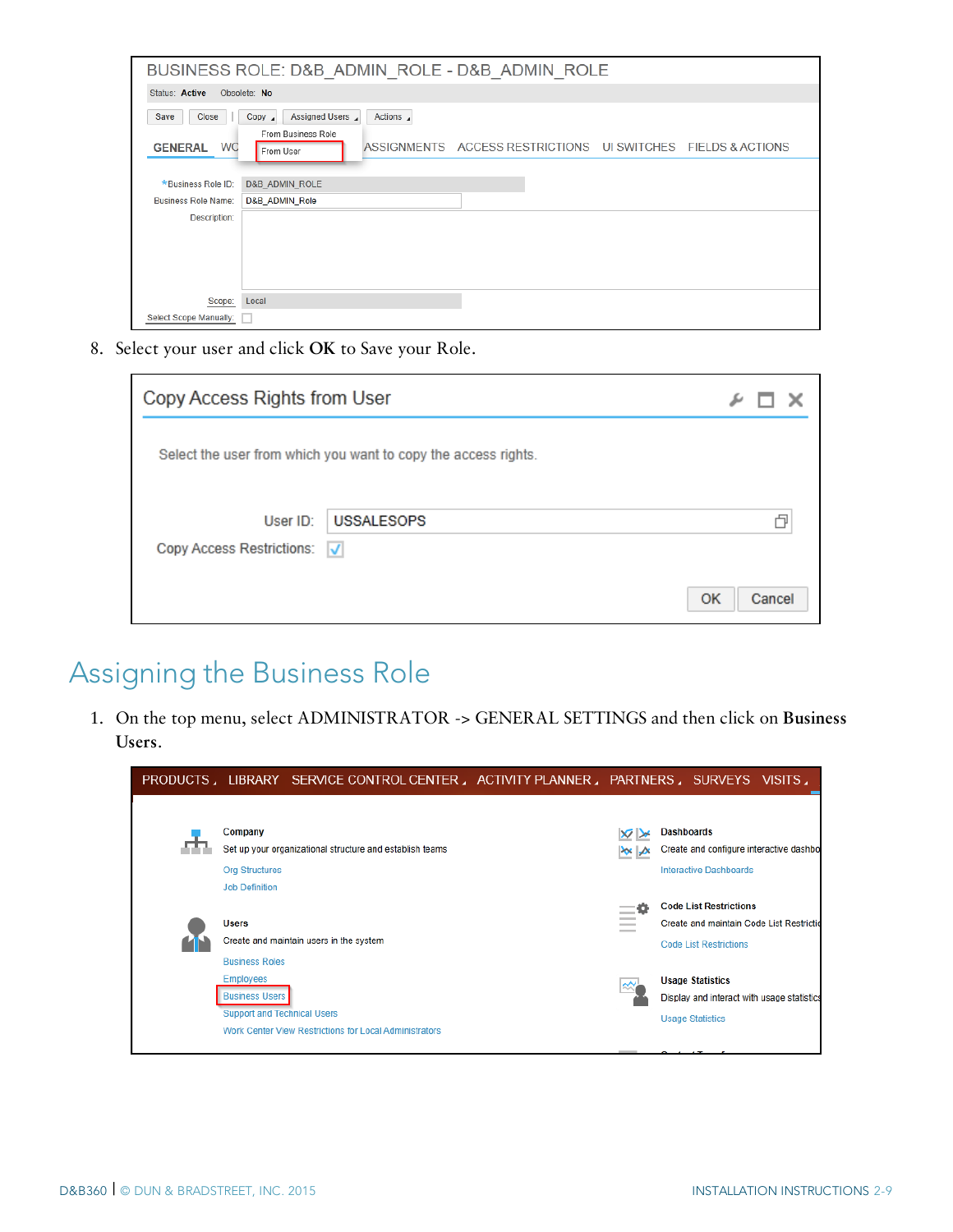2. Select the business user row you want to assign the business role to and then click **Edit** and select **Access Rights**.

|                     | <b>Business Users</b> |                                                                        |                                           |                                                              |          |
|---------------------|-----------------------|------------------------------------------------------------------------|-------------------------------------------|--------------------------------------------------------------|----------|
| Show                |                       | Modified View - All Business Us<br>and Find                            | Go                                        |                                                              | Advanced |
| Edit $\blacksquare$ |                       | Export<br><b>Unlock User</b><br>Manage Certificate<br><b>Lock User</b> | Update Access Rights<br>Generate Password | <b>Assign Business Role</b><br><b>Unassign Business Role</b> | 7        |
|                     | Attributes            |                                                                        | Name                                      | <b>Technical ID</b><br>$\tilde{=}$                           |          |
|                     | Access Rights         | SREP05                                                                 | Jaramago, Claudia                         | K8OGFLZEIQ9                                                  |          |
|                     |                       | <b>DKSALESREP01</b>                                                    | Jensen, Lukas                             | <b>K8OGFLZEIRW</b>                                           |          |
|                     |                       | <b>DKSALESOPS</b>                                                      | Johansen, Emil                            | K8OGFLZEIS2                                                  |          |
|                     |                       | <b>USSALESOPS</b>                                                      | Johnes, Michael                           | K8OGFLZEIOB                                                  |          |
|                     |                       | SOCIALAGENT17                                                          | Johnson, Luke                             | K8OGFLZEIT0                                                  |          |
|                     | $\frac{1}{2}$         | <b>ALIMAL PODERAL</b>                                                  | <b>COLLA</b>                              | <b>CARDON TRUNK</b>                                          |          |

3. Select the **Business Role Assignment** tab on the Available Business Roles section. Select the checkbox for **D&B360\_ADMIN\_ROLE** Business Role to assign it. Click **Save**.

| <b>EDIT ACCESS RIGHTS: USSALESOPS</b>                                         |                                      |                                                             |                              |
|-------------------------------------------------------------------------------|--------------------------------------|-------------------------------------------------------------|------------------------------|
| Your access rights have been changed                                          | Priority: Medium                     | <b>Status: New</b>                                          | Expiration Date: 21.08.2014  |
| Technical ID: K8OGFLZEIOB Name: Michael Johnes<br>Employee ID: E1009          | Org Unit: US1100 - Sales Unit US     |                                                             |                              |
| <b>Edit Without Business Roles</b><br>Save<br>Close<br><b>Edit Attributes</b> | Actions 4                            |                                                             |                              |
| <b>BUSINESS ROLE ASSIGNMENT</b>                                               |                                      | WORK CENTER AND VIEW ASSIGNMENT ACCESS RESTRICTIONS CHANGES | <b>NOTES</b>                 |
|                                                                               |                                      |                                                             |                              |
| <b>Available Business Roles</b>                                               |                                      |                                                             |                              |
|                                                                               |                                      |                                                             | 7                            |
| <b>Business Role ID</b>                                                       | <b>Business Role Name</b>            |                                                             | Assigned to User<br>$\equiv$ |
| LAT COLLABORATOR                                                              | <b>Collaborator role for Tickets</b> |                                                             |                              |
| CRM OPS                                                                       | Crm Ops                              |                                                             |                              |
| <b>D&amp;B ADMIN ROLE</b>                                                     | D&B ADMIN Role                       |                                                             | $\blacktriangledown$         |
| <b>HR SUPPORT</b>                                                             | <b>Employee Support Service</b>      |                                                             |                              |
| LAT SALES                                                                     | LAT Sales (and SEOD Collaborator)    |                                                             |                              |

### <span id="page-13-0"></span>Creating the D&B360 Main Mashup

1. Create a New HTML Mashup with the Mashup Settings configuration: Navigate to **ADMINISTRATOR -> MASHUP AUTHORING** and click on **New** -> **HTML Mashup**.

| <b>Mashup Settings</b>                           |
|--------------------------------------------------|
| <b>Mashup Category</b><br>Business & Finance     |
| <b>Port Binding</b><br>DNB360 Mashup Integration |
| <b>Mashup Name</b><br>D&B360                     |
| Description (optional)<br>D&B360 Main            |
| <b>Status</b><br>Active                          |
| Configuration Information                        |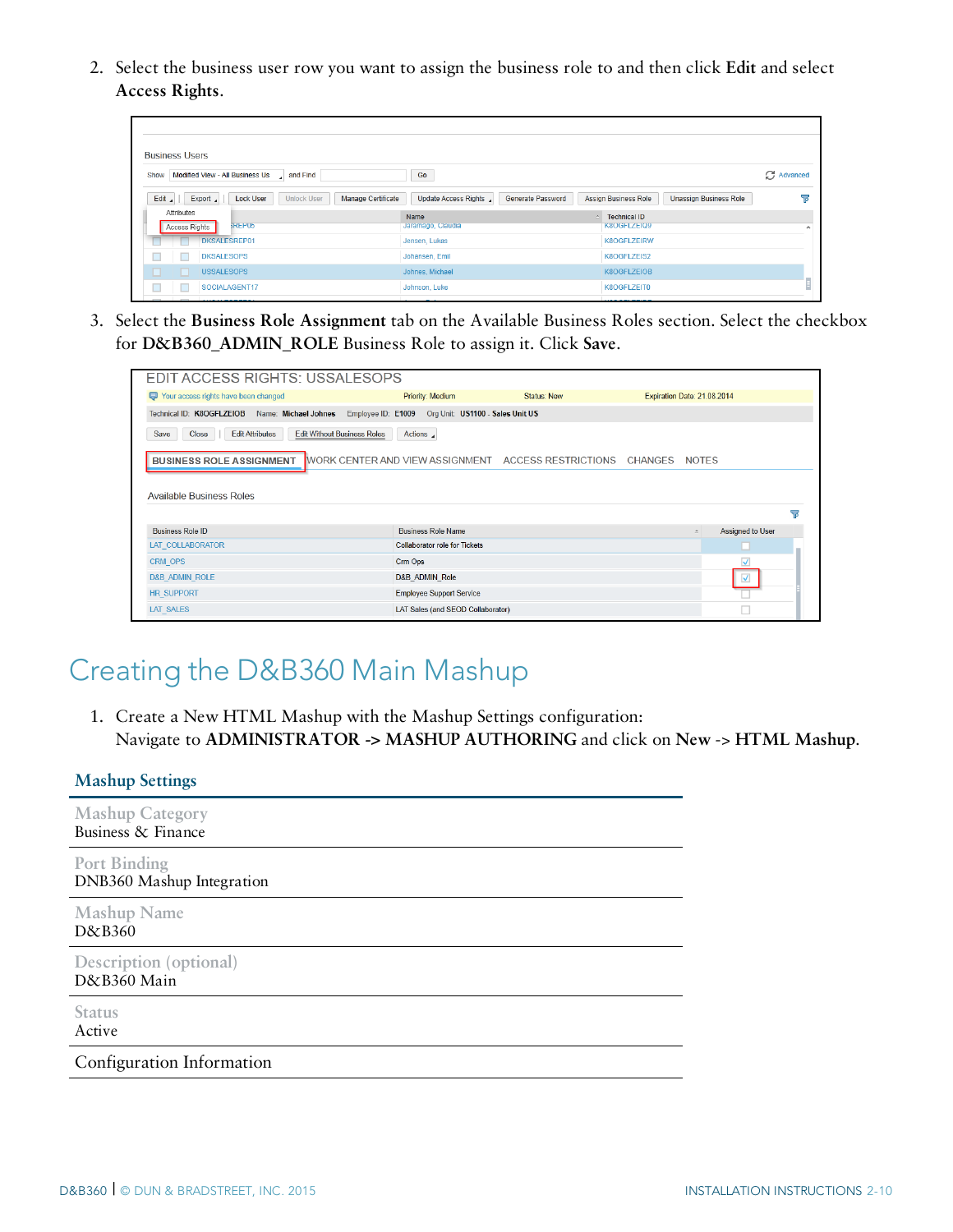#### **Mashup Settings**

| Type<br>URL                                                                               |
|-------------------------------------------------------------------------------------------|
| URL<br>https://dnb360agent.hoovers.com/DNB360UIAgent/content/DnB360/html/index.html#/auth |

**Height** 600

> 2. Add the parameters. It's important to use the correct case on the parameter values for "Name" and "Constant".

| Name                     | Constant                                        | <b>Parameter Binding</b> | Mandatory |
|--------------------------|-------------------------------------------------|--------------------------|-----------|
| platform                 | SAP                                             |                          |           |
| tpcid                    | <user by="" d&b="" id="" supplied=""></user>    |                          |           |
|                          | example: BC8F3A6AE4-4865-78DA-<br>3C4B428992C22 |                          |           |
| crmurl                   | my309782.vlab.sapbydesign.com                   |                          |           |
|                          | (C4C URL without protocol and port)             |                          |           |
| port                     | 443                                             |                          |           |
|                          | (C4C URL port)                                  |                          |           |
| protocol                 | https                                           |                          |           |
|                          | (C4C URL protocol)                              |                          |           |
| authenticationmode Basic |                                                 |                          |           |
| orgid                    | my309782                                        |                          |           |
|                          | (C4C URL tenant name)                           |                          |           |
| authenticationhost       | null                                            |                          |           |
| userid                   |                                                 | UserAlias                |           |
| employee                 |                                                 | UserHCMEmployeeID        |           |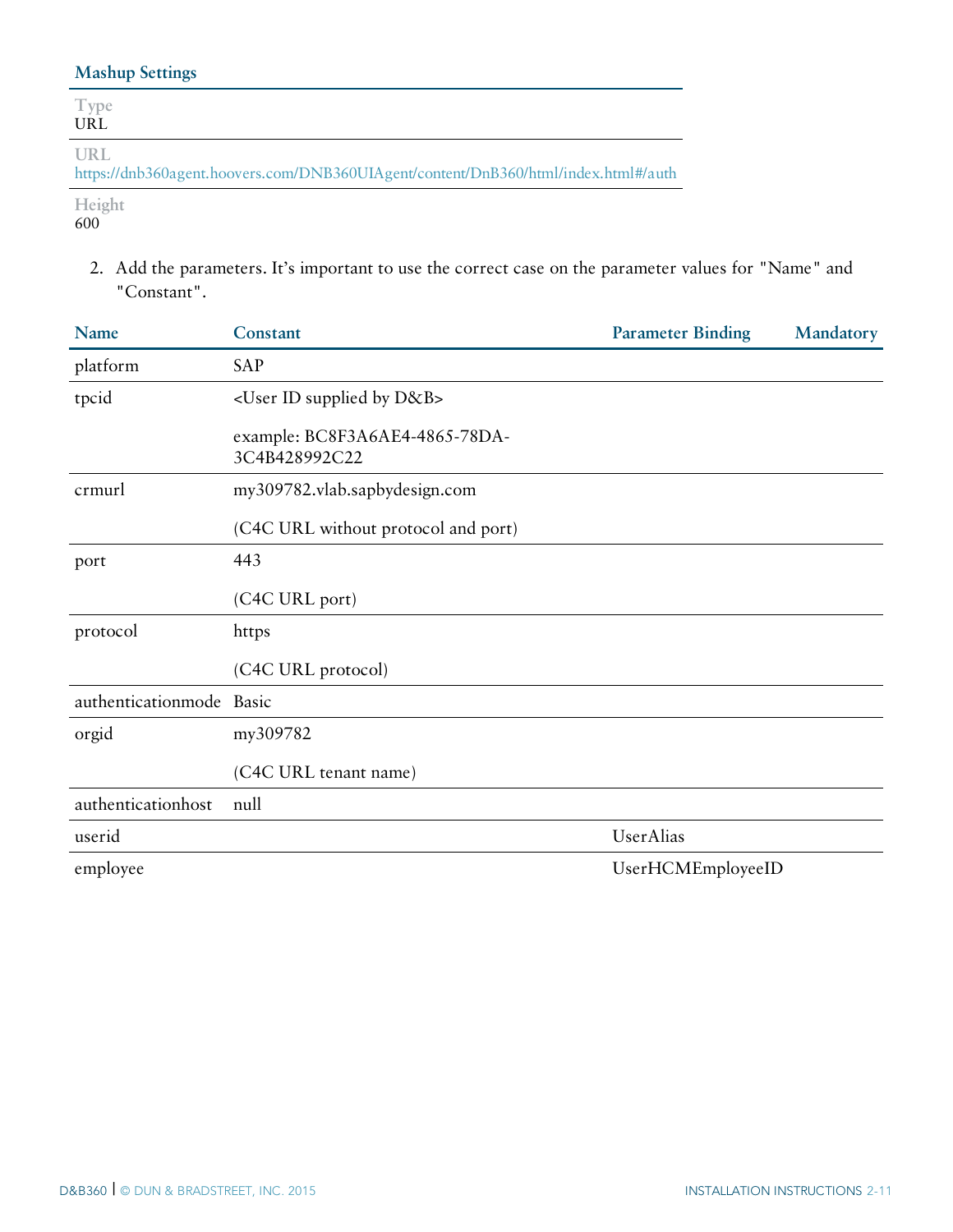## <span id="page-15-0"></span>Creating the Account HTML Mashup

| 1. Create a New HTML Mashup with the following configuration:                 |
|-------------------------------------------------------------------------------|
| Navigate to ADMINISTRATOR -> MASHUP AUTHORING and click on New -> HTML Mashup |

#### **Mashup Settings**

**Mashup Category** Business & Finance

**Port Binding** DNB360 Mashup Integration

**Mashup Name** D&B360 Account

**Description (optional)** D&B360 Account

**Status** Active

Configuration Information

**Type** URL

**URL**

<https://dnb360agent.hoovers.com/DNB360UIAgent/content/DnB360/html/crm-entity.html#/auth>

**Height** 500

> 2. Add the parameters. It's important to use the correct case on the parameter values for "Name" and "Constant".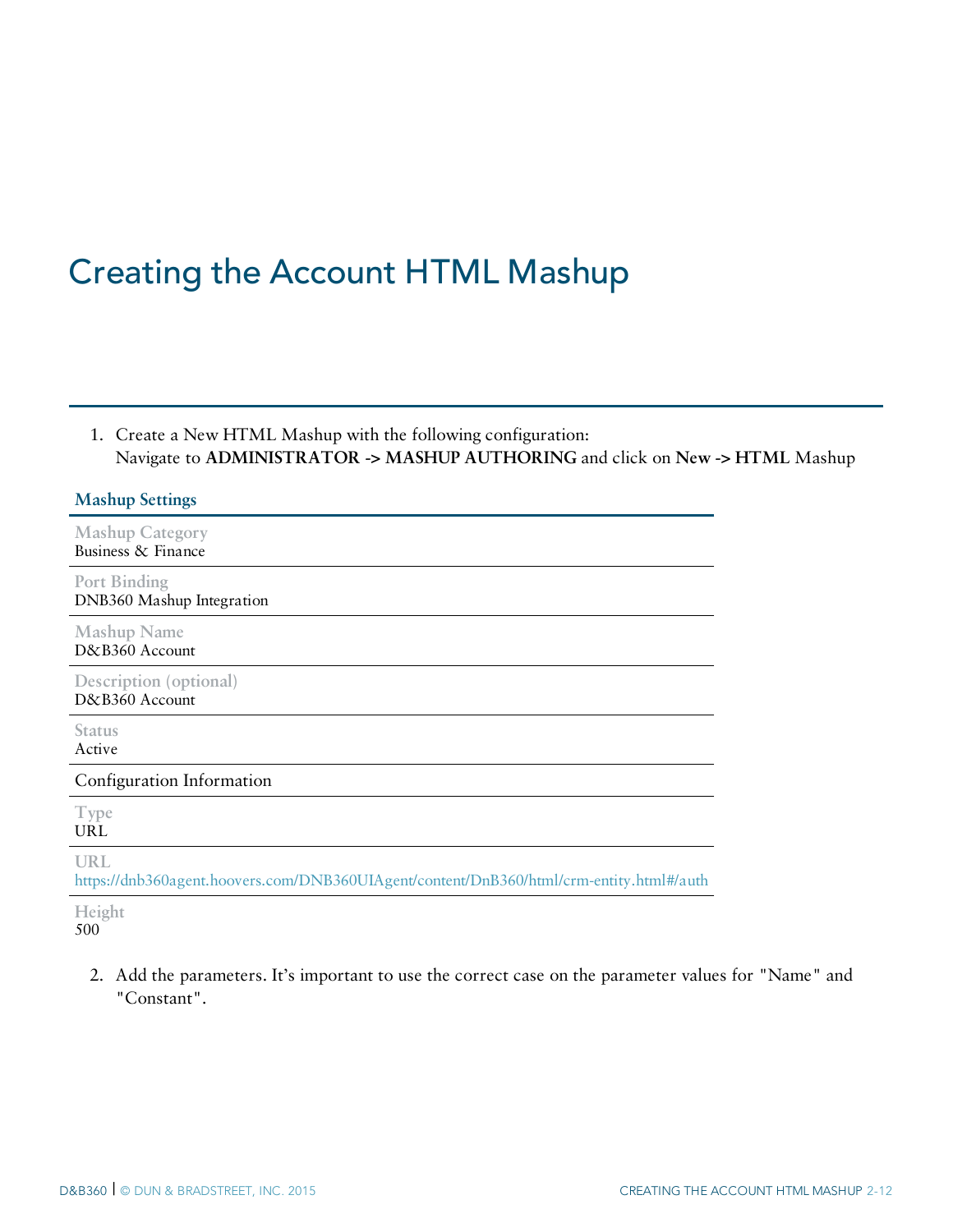| Name                     | Constant                                                             | <b>Parameter Binding</b> | Mandatory |
|--------------------------|----------------------------------------------------------------------|--------------------------|-----------|
| platform                 | SAP                                                                  |                          |           |
| tpcid                    | <user by="" d&b="" id="" supplied=""></user>                         |                          |           |
|                          | example: BC8F3A6AE4-4865-78DA-<br>3C4B428992C22                      |                          |           |
| crmurl                   | my309782.vlab.sapbydesign.com (C4C URL<br>without protocol and port) |                          |           |
| port                     | 443                                                                  |                          |           |
|                          | (C4C URL port)                                                       |                          |           |
| protocol                 | https                                                                |                          |           |
|                          | (C4C URL protocol)                                                   |                          |           |
| authenticationmode Basic |                                                                      |                          |           |
| orgid                    | my309782                                                             |                          |           |
|                          | (C4C URL tenant name)                                                |                          |           |
| authenticationhost       | null                                                                 |                          |           |
| typeEntityName           | account                                                              |                          |           |
| userid                   |                                                                      | UserAlias                |           |
| employee                 |                                                                      | UserHCMEmployeeID        |           |
| entityId                 |                                                                      | EntityId                 |           |

### <span id="page-16-0"></span>Creating the Contact HTML Mashup

1. Create a New HTML Mashup with the following configuration: Navigate to **ADMINISTRATOR -> MASHUP AUTHORING** and click on **New -> HTML Mashup**

| <b>Mashup Settings</b>                        |
|-----------------------------------------------|
| <b>Mash-up Category</b><br>Business & Finance |
| Port Binding<br>DNB360 Mashup Contact         |
| <b>Mashup Name</b><br>D&B360                  |
| Description (optional)<br>D&B360 Contact      |
| <b>Status</b><br>Active                       |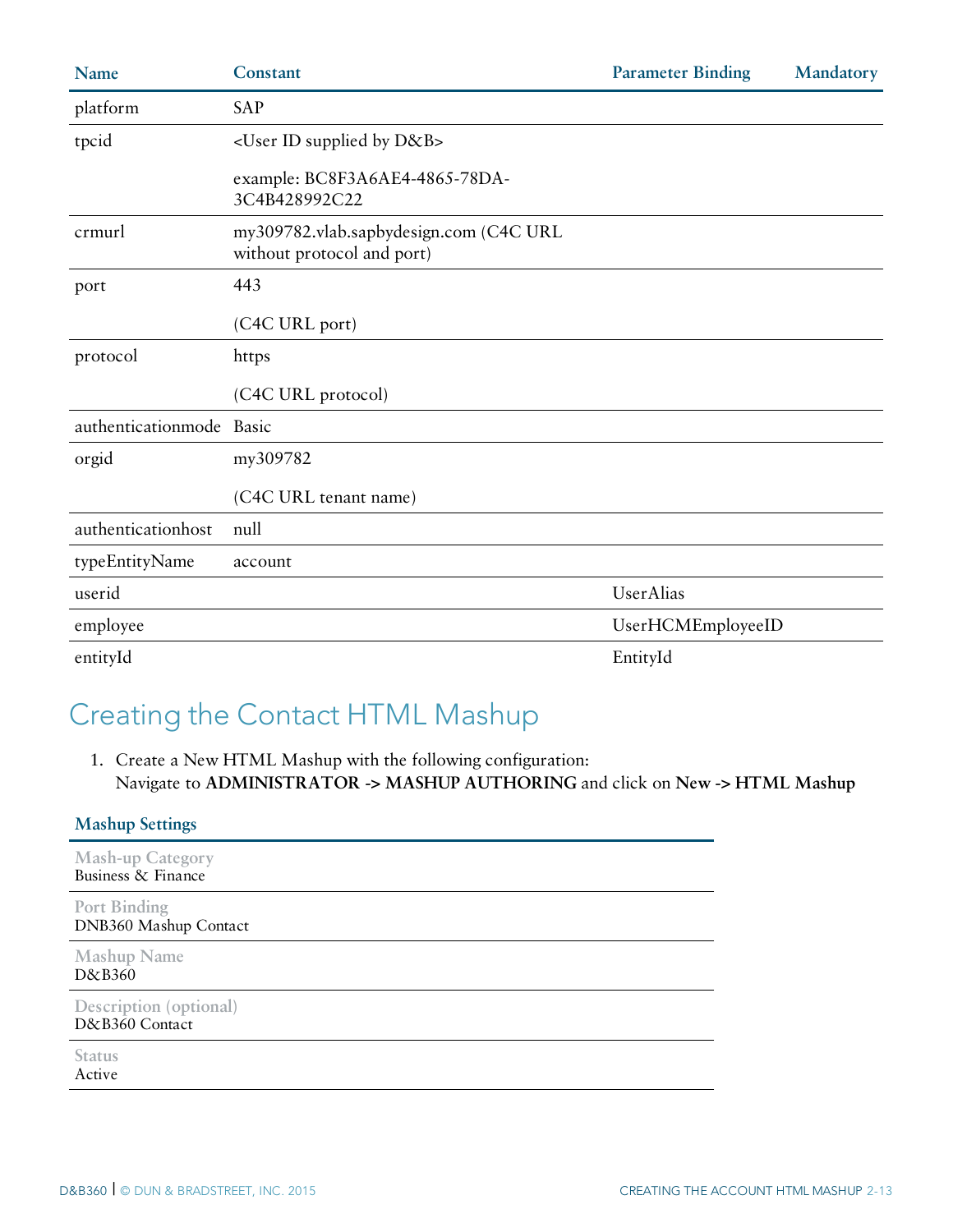#### **Mashup Settings**

| Configuration Information                                                                      |
|------------------------------------------------------------------------------------------------|
| <b>Type</b><br><b>URL</b>                                                                      |
| URL<br>https://dnb360agent.hoovers.com/DNB360UIAgent/content/DnB360/html/crm-entity.html#/auth |
| Height                                                                                         |

500

2. Add the parameters. It's important to use the correct case on the parameter values for "Name" and "Constant".

| Name                     | Constant                                          | <b>Parameter Binding</b> | Mandatory |
|--------------------------|---------------------------------------------------|--------------------------|-----------|
| platform                 | SAP                                               |                          |           |
| tpcid                    | <user by="" d&b="" id="" supplied=""></user>      |                          |           |
|                          | (example: BC8F3A6AE4-4865-78DA-<br>3C4B428992C22) |                          |           |
| crmurl                   | my306504.vlab.sapbydesign.com                     |                          |           |
|                          | (C4C URL without protocol and port)               |                          |           |
| port                     | 443                                               |                          |           |
|                          | (C4C URL port)                                    |                          |           |
| protocol                 | https                                             |                          |           |
|                          | (C4C URL protocol)                                |                          |           |
| authenticationmode Basic |                                                   |                          |           |
| orgid                    | my306504                                          |                          |           |
|                          | (C4C URL tenant name)                             |                          |           |
| authenticationhost       | null                                              |                          |           |
| typeEntityName           | contact                                           |                          |           |
| userid                   |                                                   | UserAlias                |           |
| employee                 |                                                   | UserHCMEmployeeID        |           |
| entityId                 |                                                   | EntityId                 |           |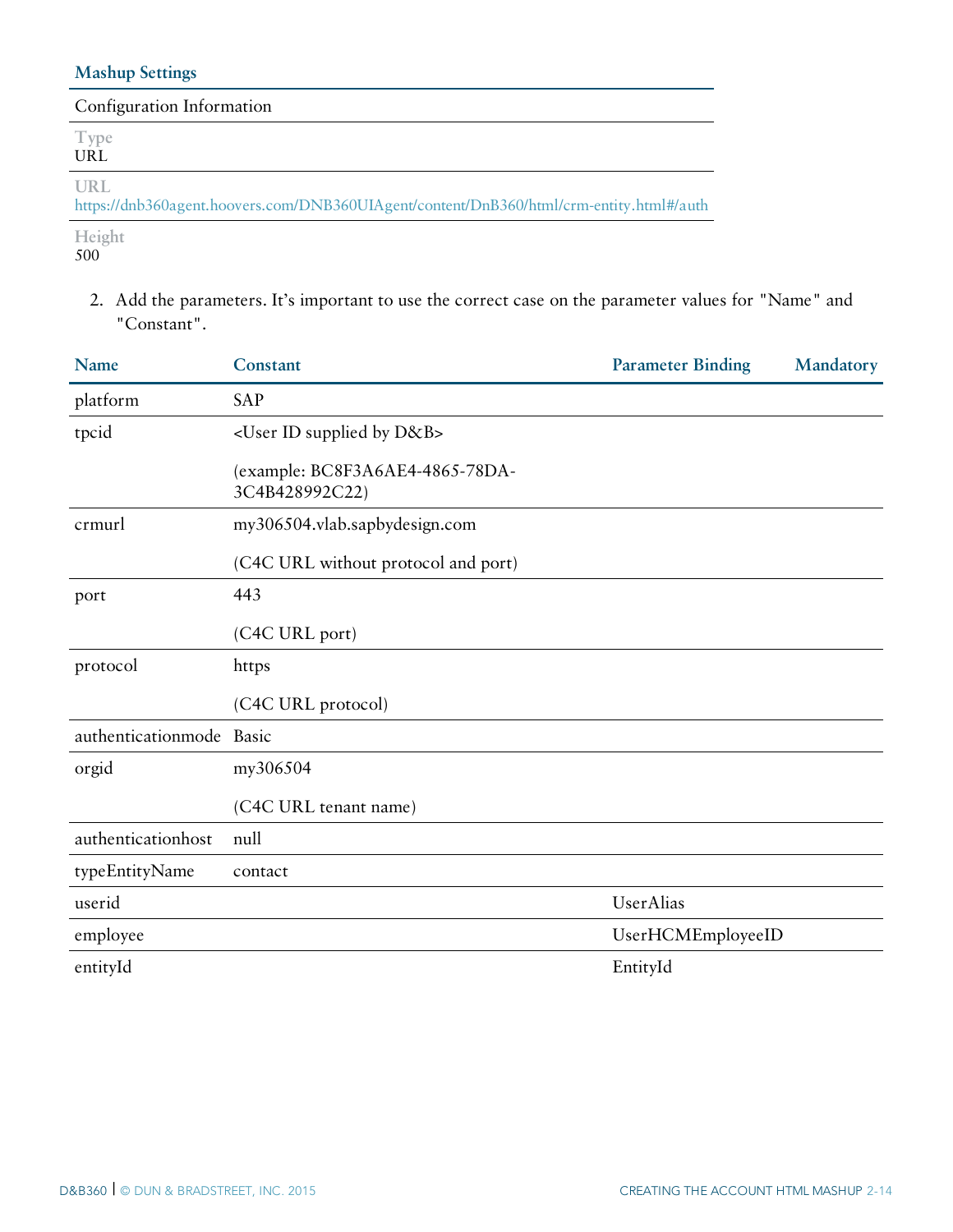## <span id="page-18-0"></span>Making the D&B360 Account Mashup Visible on an Account Screen

1. From the top menu, select **CUSTOMERS** and then **ACCOUNTS**. Select any existing account. From the **Personalize** menu option, select **This Screen.**

|                          | SAP Cloud for Customer                |                                      |                     |       |                   |     | Karlos Palmer                                   | Personalize         | Adapt   Go to SAP Store   Download   He |   |
|--------------------------|---------------------------------------|--------------------------------------|---------------------|-------|-------------------|-----|-------------------------------------------------|---------------------|-----------------------------------------|---|
|                          | Actions / Summary 4    ■ ★ ╗          |                                      |                     |       |                   |     |                                                 | <b>This Screen</b>  |                                         |   |
|                          |                                       |                                      |                     |       |                   |     |                                                 | My Settings         |                                         |   |
|                          | <b>ACCOUNT</b>                        | <b>OVERVIEW FEED</b>                 |                     |       |                   |     | CHARTS ACTIVITIES ACCOUNT TEAM SALES TERRITORII | My Background Image |                                         | 言 |
|                          | <b>ACCENTURE PUBLIC</b>               |                                      |                     |       |                   |     |                                                 | <b>Feed Sources</b> |                                         |   |
|                          | ÷                                     | <b>ACCOUNT TEAM</b>                  |                     |       | 48,               |     |                                                 |                     |                                         |   |
| Q.                       |                                       | Name                                 | <b>Account Role</b> | Phone | E-Mail            |     |                                                 |                     |                                         |   |
| ⊕                        |                                       | ż.<br><b>Karlos Palmer</b>           | Employee R          |       | kpalmer@h         |     |                                                 |                     |                                         |   |
| $\overline{\phantom{a}}$ | Status: In Preparation                |                                      |                     |       |                   |     |                                                 |                     |                                         |   |
| Œ                        | Name: ACCENTURE PU                    | <b>ADDRESSES</b>                     |                     |       |                   |     |                                                 |                     |                                         | ۰ |
| û                        | Prospect: V                           | <b>Address</b>                       |                     | Phone |                   | Fax | Main                                            | Bill-To             | Ship-To                                 |   |
| 彊                        | Address: 1 Grand Canal Sq<br>Dublin 2 | 1 Grand Canal Square / Dublin 2 / IE |                     |       | +353 (1) 646-2000 |     | Yes                                             | Yes (Automatic)     | Yes (Automatic)                         |   |
|                          | Ireland                               |                                      |                     |       |                   |     |                                                 |                     |                                         |   |
| å.                       |                                       |                                      |                     |       |                   |     |                                                 |                     |                                         |   |

- 2. Select the **Mashups and Web Service** section and select **D&B360 Account Mashup** and enter the following properties:
	- Appearance: Embedded Near Untitled Section
	- Full With: Checked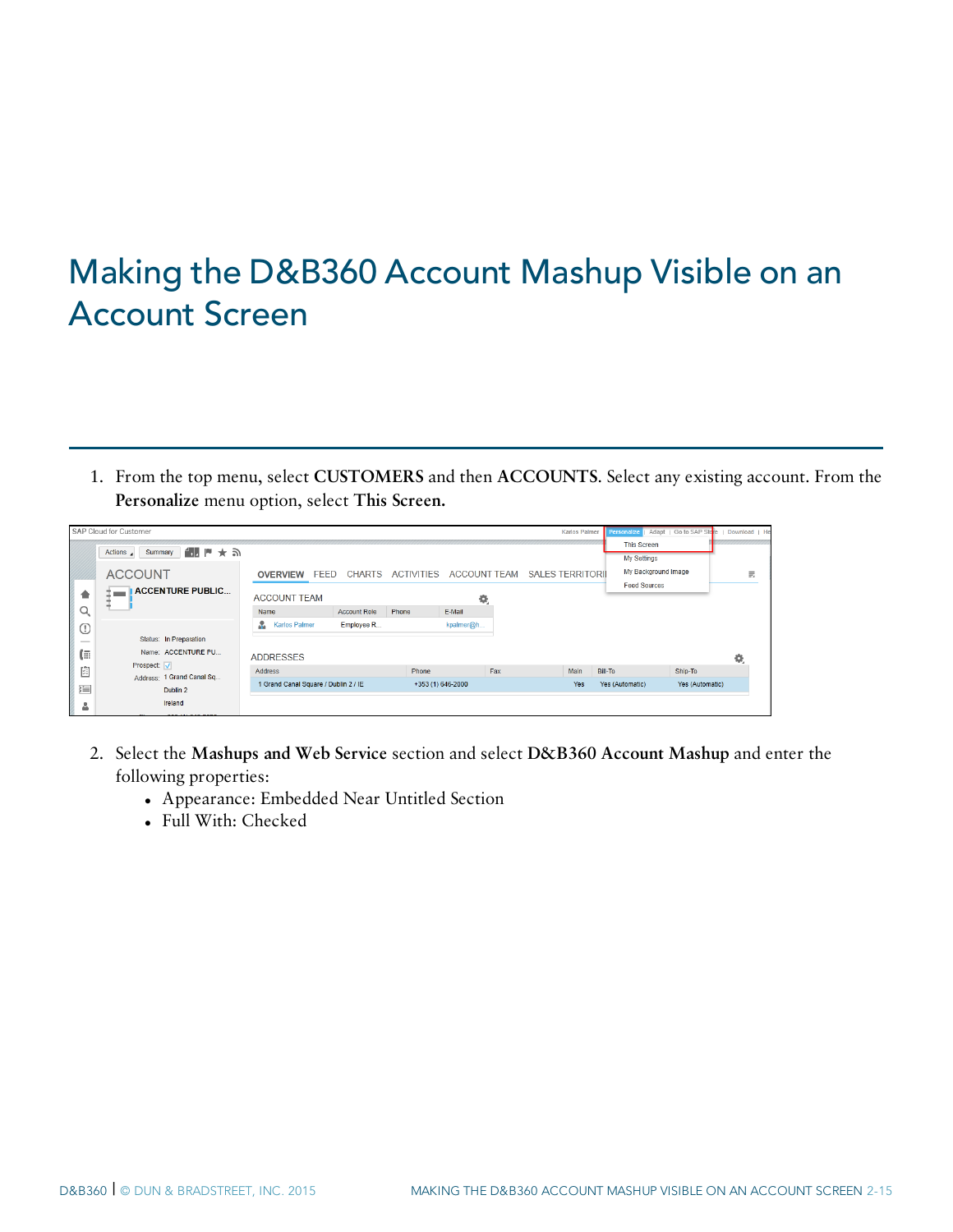| Actions 4<br>▭                                                                              | 画<br>Summary<br>F.L                                 | ר∈ ★                                       |               |                                    |                    |             |                              |                       | Personalize                                             |                                                                                      | $\times$                                           |
|---------------------------------------------------------------------------------------------|-----------------------------------------------------|--------------------------------------------|---------------|------------------------------------|--------------------|-------------|------------------------------|-----------------------|---------------------------------------------------------|--------------------------------------------------------------------------------------|----------------------------------------------------|
| <b>ACCOUNT</b>                                                                              |                                                     | <b>OVERVIEW</b>                            | <b>FEED</b>   | BW REPORT SALES DATA CHARTS        |                    |             |                              | 言                     | Save                                                    | <b>Discard</b>                                                                       |                                                    |
|                                                                                             | Home Depot Georgia                                  | <b>ACCOUNT TEAM</b><br><b>ACCOUNT TEAM</b> |               | ο,                                 |                    |             |                              |                       | <b>Screen Layout</b><br><b>Mashups and Web Services</b> |                                                                                      |                                                    |
|                                                                                             |                                                     | Name<br>a.<br>Bob M                        | Accou<br>Empl | Phone<br>E-Mail<br>$+1$ (6<br>USS  |                    |             |                              |                       | Show: All Mashups<br>Name                               | New .                                                                                | $C\nabla$<br>Visible                               |
| Status: Active<br>Prospect:                                                                 | Name: Home Depot Geor<br>Address: 4635 Presidential | Eddie<br>Kate J                            | Acco<br>KAM   | $+1$ (6<br>Admi<br>$+1(4$<br>kiaco |                    |             |                              |                       | ര                                                       | ▼ Business & Finance<br>BW Report Days Sal<br>SALES INFORMATI                        | $\overline{\mathbf{v}}$<br>$\overline{\mathsf{v}}$ |
|                                                                                             | Macon GA 31206<br><b>United States</b>              | <b>ADDRESSES</b><br><b>ADDRESSES</b>       |               |                                    |                    |             |                              | 亳                     | ⊙                                                       | <b>Tweets by Handle</b><br>D&B360<br>D&B360 Account                                  | M                                                  |
| Top Level Account: Home Depot                                                               | Phone: +1 (404) 676-2121<br>Fax: +1 (404) 676-2122  | Address<br>4635 Presidential Way / Mac     |               | Phone<br>$+1(404)$ 67              | Fax<br>$+1(404)67$ | Main<br>Yes | <b>Bill-To</b><br>Yes (Autom | Ship-To<br>Yes (Autom | ⊙                                                       | D&B360 Contact<br>Sales Intelligence for<br>Location & Travel                        |                                                    |
| Parent Account: Home Depot<br>Primary Contact: John Miller<br>ABC Classification: A-Account | Web Site: www.homede<br>Owner: Bob Menson           |                                            |               |                                    |                    |             |                              |                       | Properties<br>Type:<br>Port Binding:<br>ID<br>Name:     | <b>HTML Mashups</b><br><b>DNB360 Mashup Integration</b><br>CM00013<br>D&B360 Account |                                                    |
| $\Box$                                                                                      |                                                     |                                            |               |                                    |                    |             |                              |                       | Appearance:<br>Full Width:                              | <b>Embedded Near Untitlec</b><br>⊽                                                   |                                                    |

3. Click on **Save** and close the Personalize section.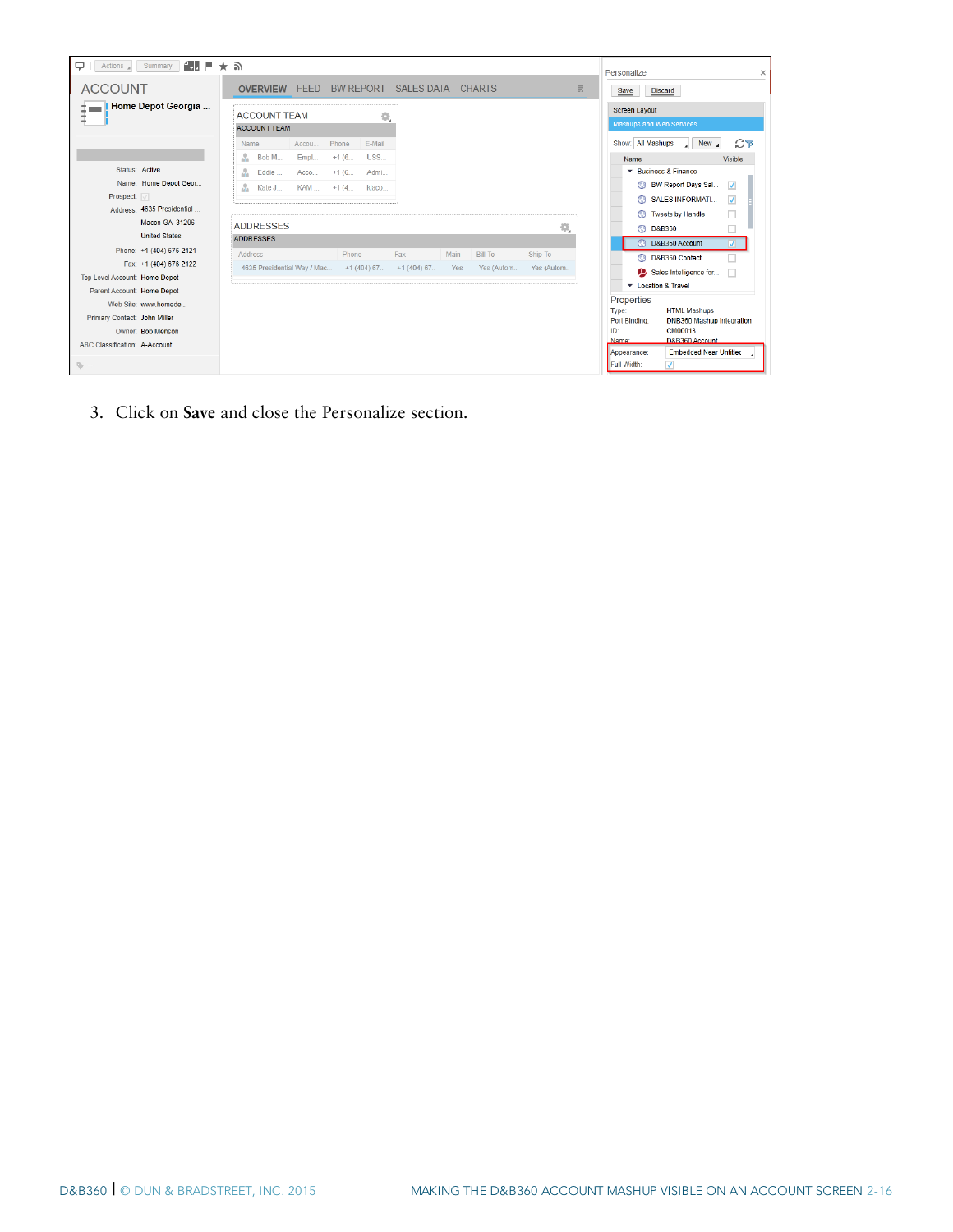## <span id="page-20-0"></span>Making the D&B360 Contact Mashup Visible on a Contact Screen

1. From the top menu, select **CUSTOMERS** and then **CONTACTS**. Select any existing contact. From the **Personalize** menu option, select **This Screen.**

|    | SAP Cloud for Customer                           |                                      |                       |                   |                     | <b>Karlos Palmer</b>    | <b>Personalize</b>  | Adapt   Go to SAP Store | Download   He |
|----|--------------------------------------------------|--------------------------------------|-----------------------|-------------------|---------------------|-------------------------|---------------------|-------------------------|---------------|
|    | Summary                                          |                                      |                       |                   |                     |                         | <b>This Screen</b>  |                         |               |
|    | ∰ ⊩ ★ ∌<br>Actions 4                             |                                      |                       |                   |                     |                         | My Settings         |                         |               |
|    | <b>ACCOUNT</b>                                   | <b>OVERVIEW</b>                      | CHARTS<br><b>FFFD</b> | <b>ACTIVITIES</b> | <b>ACCOUNT TEAM</b> | <b>SALES TERRITORIL</b> | My Background Image |                         | 言             |
|    | <b>ACCENTURE PUBLIC</b>                          |                                      |                       |                   |                     |                         | <b>Feed Sources</b> |                         |               |
|    | -                                                | <b>ACCOUNT TEAM</b>                  |                       |                   | ۰.                  |                         |                     |                         |               |
| u, |                                                  | Name                                 | <b>Account Role</b>   | Phone             | E-Mail              |                         |                     |                         |               |
| ⊕  |                                                  | £.<br><b>Karlos Palmer</b>           | Employee R            |                   | kpalmer@h           |                         |                     |                         |               |
| _  | Status: In Preparation                           |                                      |                       |                   |                     |                         |                     |                         |               |
| Œ  | Name: ACCENTURE PU                               | <b>ADDRESSES</b>                     |                       |                   |                     |                         |                     |                         | 烧             |
| 喧  | Prospect: V                                      | Address                              |                       | Phone             | Fax                 | Main                    | <b>Bill-To</b>      | Ship-To                 |               |
| 逼  | Address: 1 Grand Canal Sq<br>Dublin <sub>2</sub> | 1 Grand Canal Square / Dublin 2 / IE |                       |                   | +353 (1) 646-2000   | <b>Yes</b>              | Yes (Automatic)     | Yes (Automatic)         |               |
| ÷  | Ireland                                          |                                      |                       |                   |                     |                         |                     |                         |               |
|    |                                                  |                                      |                       |                   |                     |                         |                     |                         |               |

- 2. Select the **Mashups and Web Service** section. Select **D&B360 Account Mashup** and enter the following properties:
	- Appearance: Embedded Near Untitled Section
	- Full With: Checked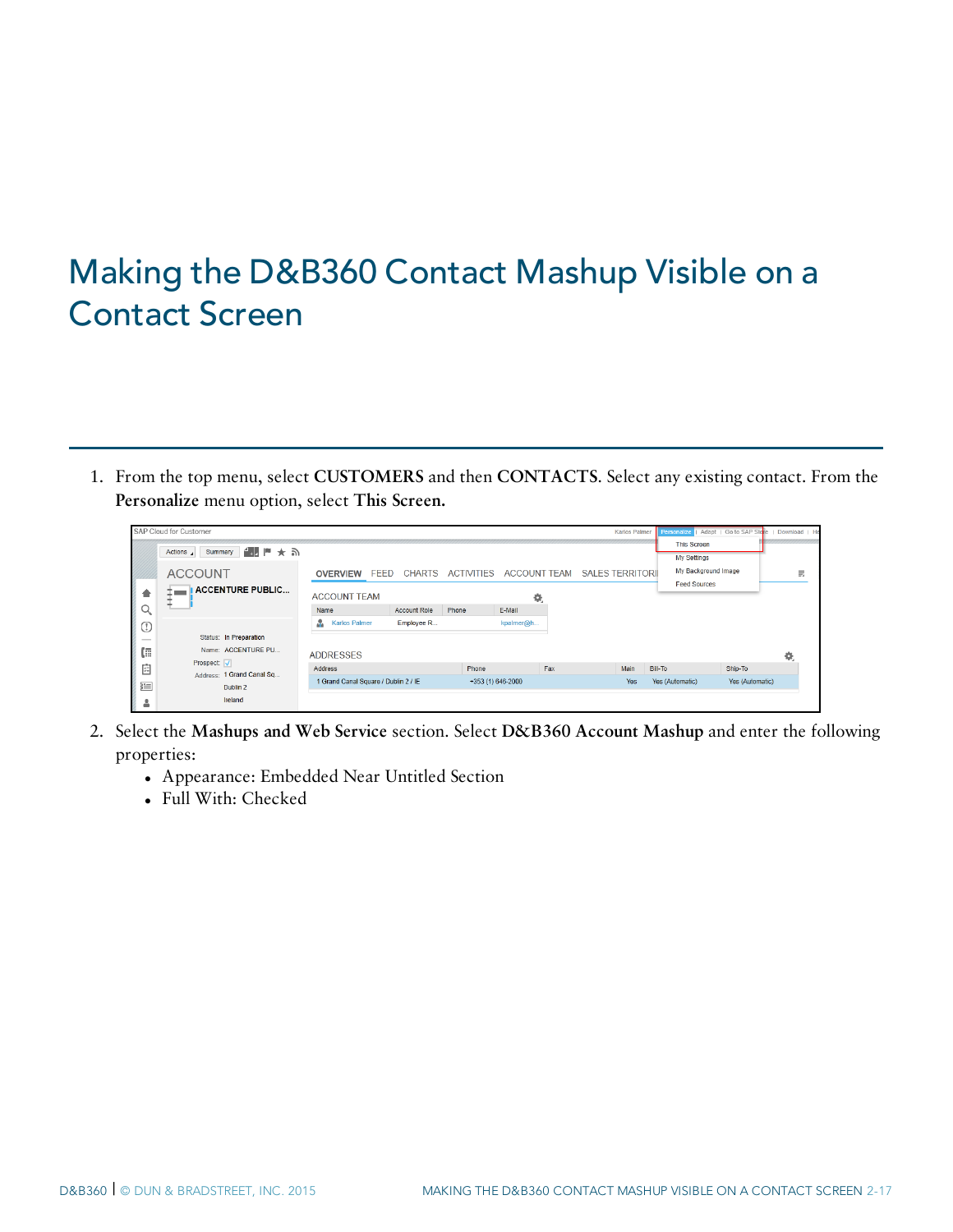

3. Click on **Save** and close the Personalize section.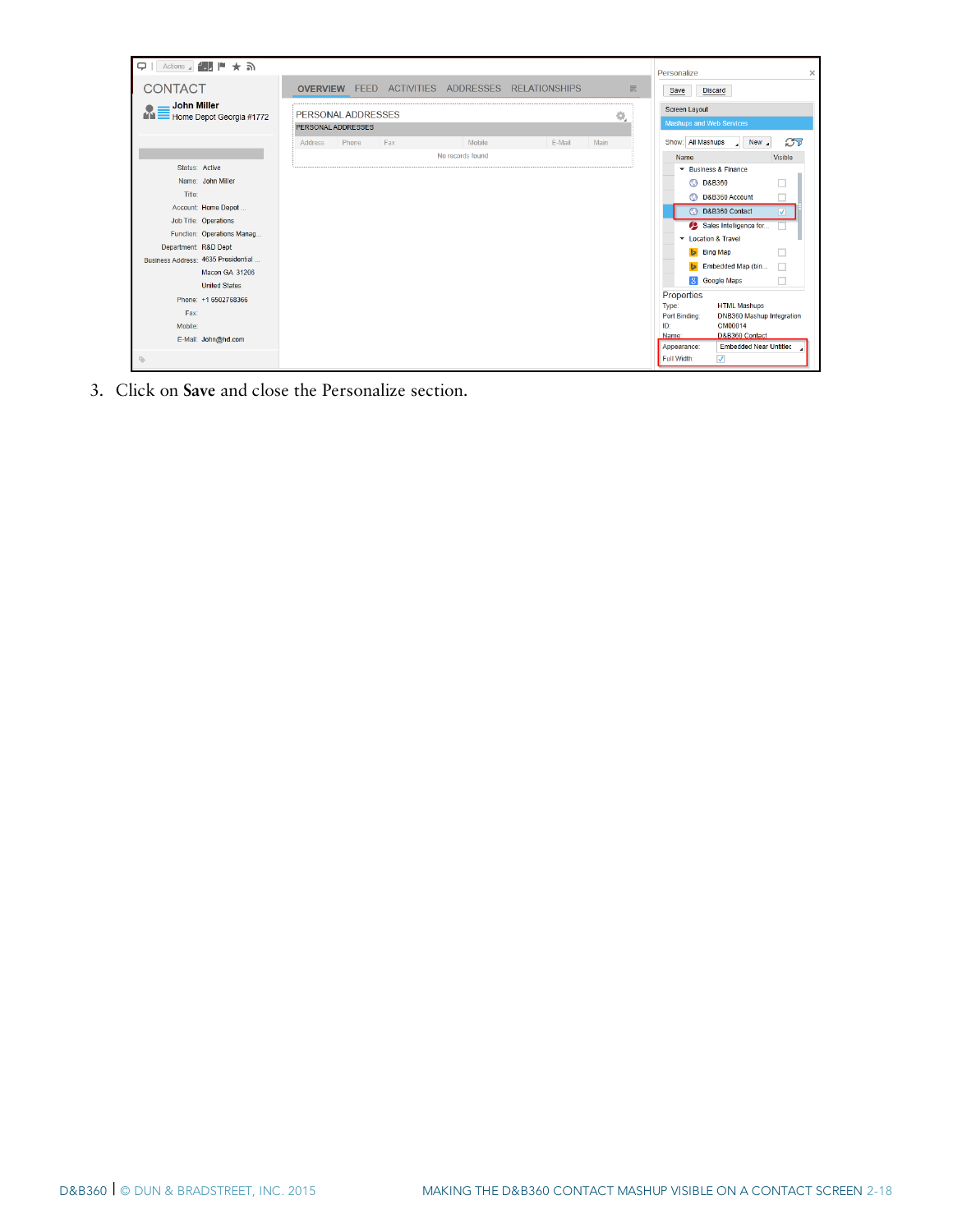## <span id="page-22-0"></span>Running the D&B360 Registration Endpoint

URL: <https://dnb360agent.hoovers.com/DNB360UIAgent/rest/agent/registration>

Method: POST

**HEADERS** 

TPCID: BC8F3A-6AE4-4865-78DA-3C4B428992C22

(TPCID value is provided in the D&B360 Welcome mail, User Name)

PLATFORM: SAP

Content-Type: application/json

Payload:

```
{
        "credentials": [
        {"type": "CRM","username": "<CRM_username>","password":
"<CRM_password>"},
        {
        "type": "MAX CV",
        "username": "<MaxCV username>",
        "password": "<MaxCV_password>"
     }
    \frac{1}{2},
    "roles": [
        {
             "id": "D&B ADMIN ROLE",
            "name": "D&B ADMIN ROLE",
```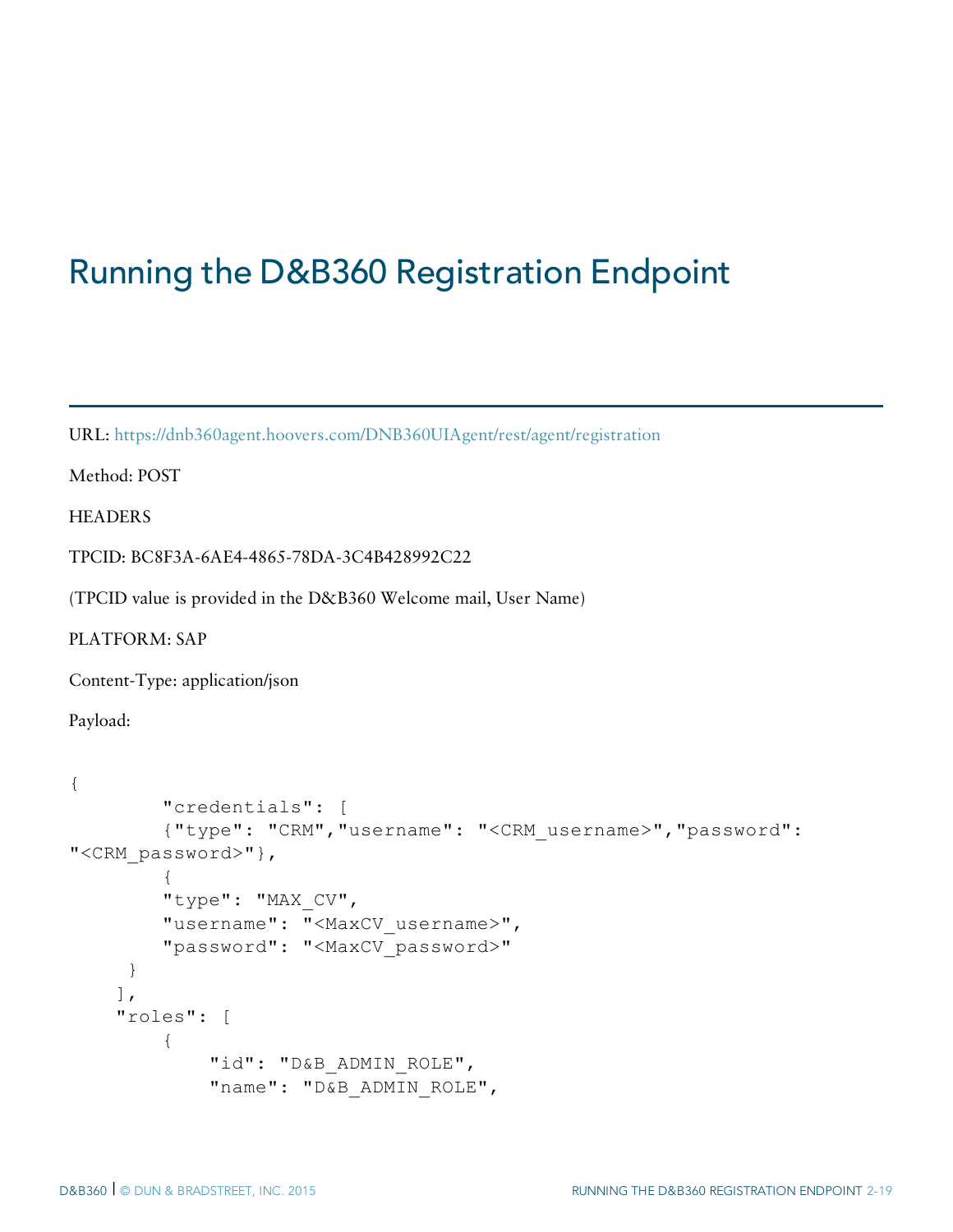```
"access": true,
           "features": {
               "preventDuplicates": true,
               "isAdmin": true
           }
      }
   ]
}
```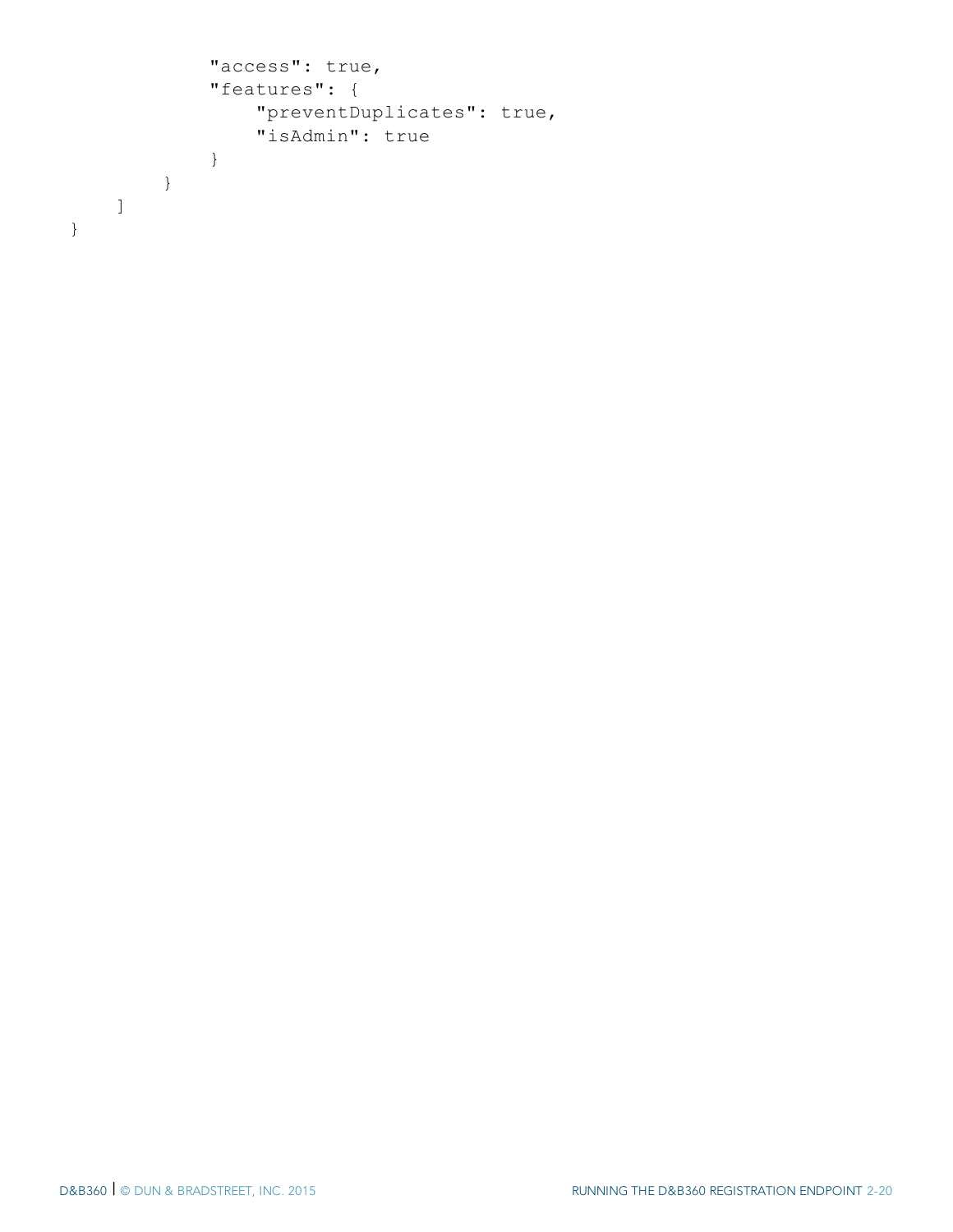### <span id="page-24-0"></span>Parameter Examples

CRM Credentials: In this example we will use the CRM credentials that were used to set up the Communication Arrangements:

```
<CRM_username> = _MARKETO
<CRM_password> = ExampleCRMPassword
```
MaxCV Credentials: For the following elements we will use the Username and Password that were provided in the D&B360 Welcome email.

```
<MaxCV_username> = BC8F3A-6AE4-4865-78DA-3C4B428992C22
<MaxCV_password> = ExampleMaxCVPassword
```
After replacing the values the body should see like this:

```
{
        "credentials": [
        {"type": "CRM","username": "MARKETO","password":
"ExampleMaxCVPassword"},
        {
        "type": "MAX CV",
        "username": "BC8F3A-6AE4-4865-78DA-3C4B428992C22",
        "password": "ExampleMaxCVPassword"
     }
    ],
    "roles": [
        {
            "id": "D&B ADMIN ROLE",
            "name": "D&B ADMIN ROLE",
            "access": true,
            "features": {
                "preventDuplicates": true,
                "isAdmin": true
            }
        }
    ]
}
```